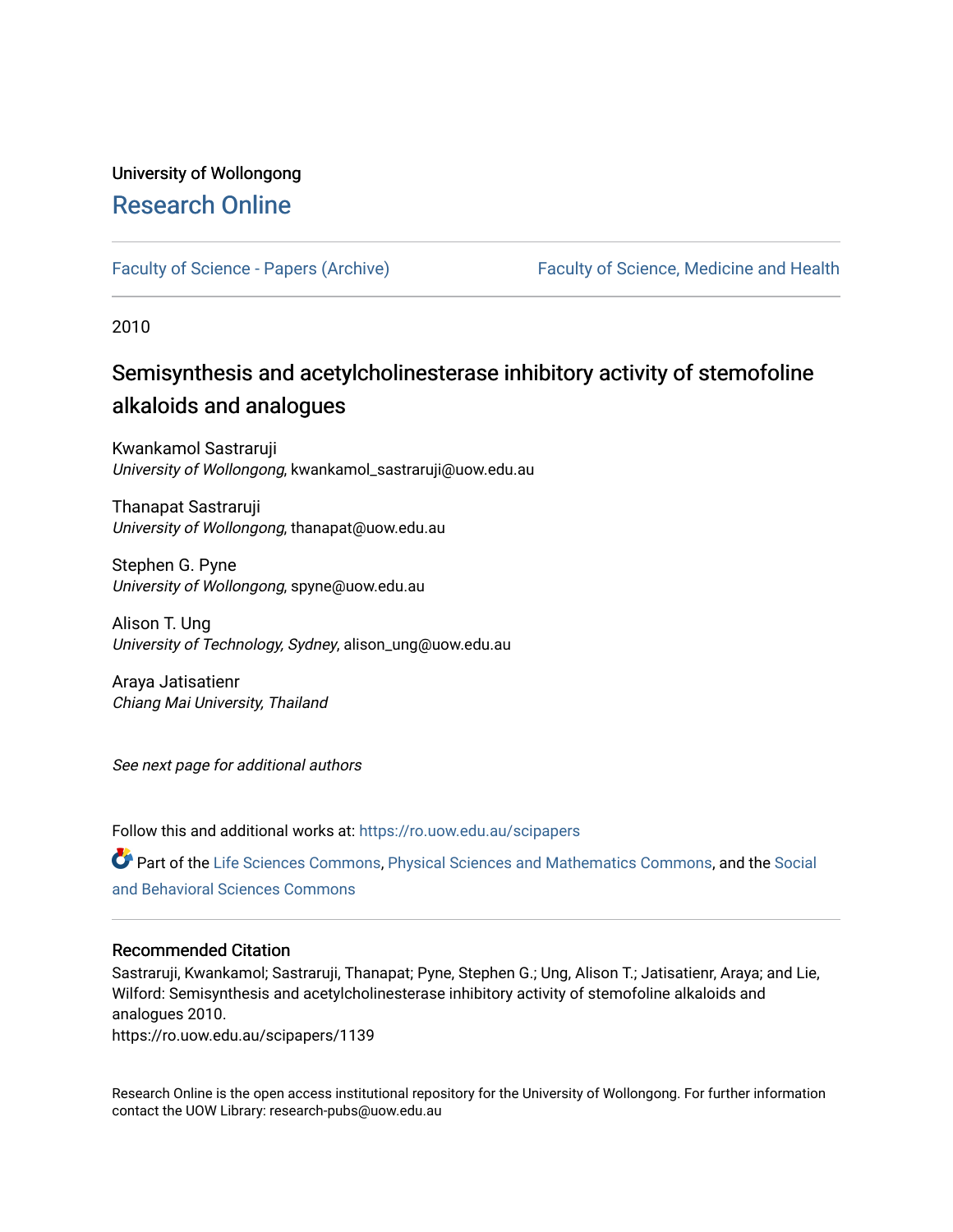## Semisynthesis and acetylcholinesterase inhibitory activity of stemofoline alkaloids and analogues

### Abstract

Semisynthesis of the known Stemona alkaloids oxystemofoline (7) and methoxystemofoline (8) has been achieved starting from (11Z)-1′,2′-didehydrostemofoline (6), which confirmed their structures and absolute configurations. The synthesis of (1′R)-hydroxystemofoline (9) helped establish this compound as a natural product from Stemona aphylla. (1′S)- Hydroxystemofoline (10) and a number of related analogues were also prepared. In a TLC bioautographic assay, 9 was found to be the most active acetylcholinesterase inhibitor, but it was not as active as galanthamine.

#### Keywords

CMMB

### **Disciplines**

Life Sciences | Physical Sciences and Mathematics | Social and Behavioral Sciences

#### Publication Details

Sastraruji, K., Sastraruji, T., Pyne, S. G., Ung, A. T., Jatisatienr, A. & Lie, W. (2010). Semisynthesis and acetylcholinesterase inhibitory activity of stemofoline alkaloids and analogues. Journal of Natural Products, 73 (5), 935-941.

### Authors

Kwankamol Sastraruji, Thanapat Sastraruji, Stephen G. Pyne, Alison T. Ung, Araya Jatisatienr, and Wilford Lie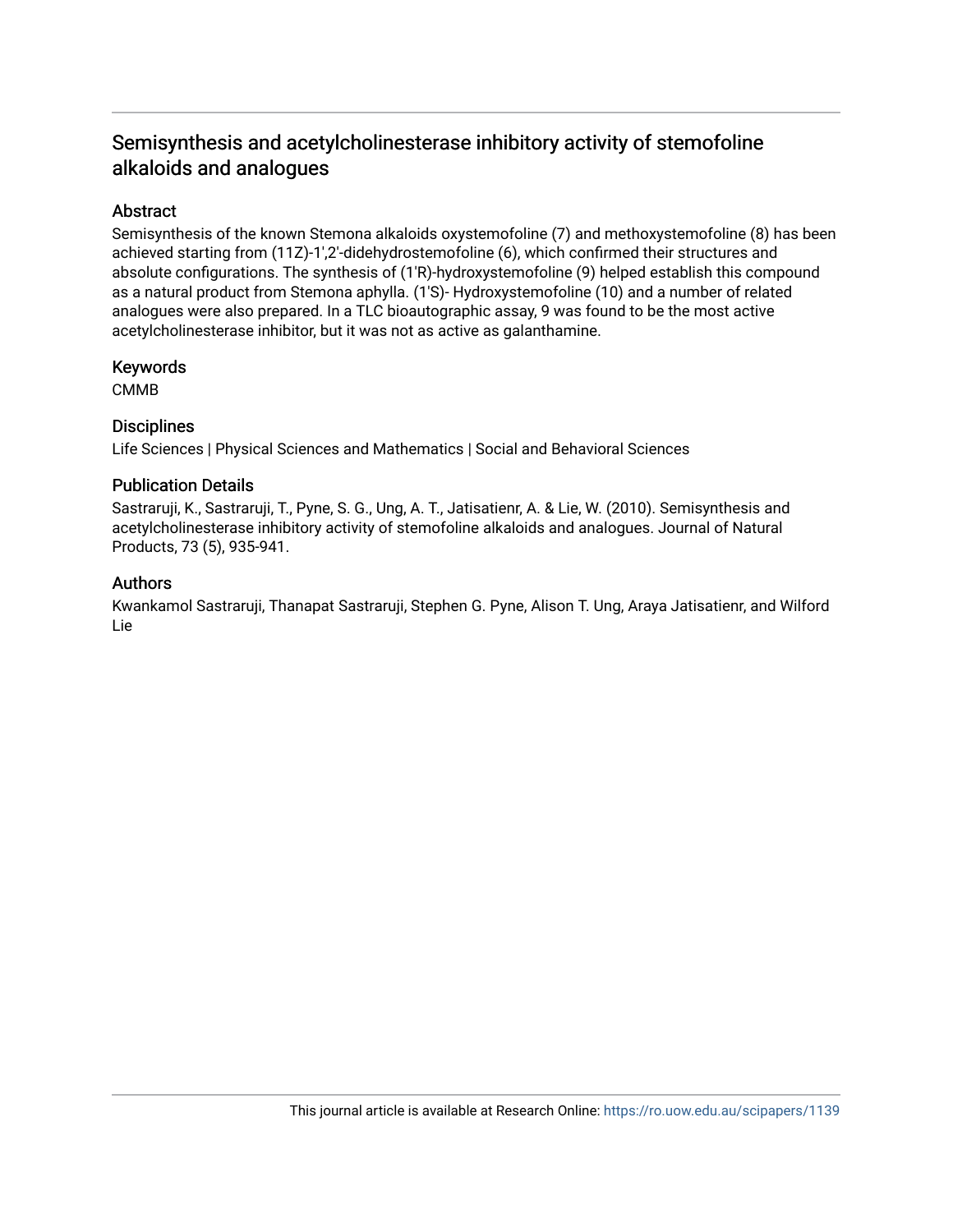### **Semisynthesis and Acetylcholinesterase Inhibitory Activity of Stemofoline Alkaloids and Analogues**

Kwankamol Sastraruji,<sup>†</sup> Thanapat Sastraruji,<sup>†</sup> Stephen G. Pyne,\*<sup>,†</sup> Alison T. Ung,\*<sup>,§</sup> Araya Jatisatienr,<sup>‡</sup> and Wilford Lie<sup>†</sup>

*School of Chemistry, Uni*V*ersity of Wollongong, Wollongong, New South Wales, 2522, Australia, Department of Chemistry and Forensic Science, Uni*V*ersity of Technology Sydney, Sydney, 2007, Australia, and Department of Biology, Chiang Mai Uni*V*ersity, Chiang Mai 50202, Thailand*

*Recei*V*ed March 3, 2010*

Semisynthesis of the known *Stemona* alkaloids oxystemofoline (**7**) and methoxystemofoline (**8**) has been achieved starting from (11*Z*)-1′,2′-didehydrostemofoline (**6**), which confirmed their structures and absolute configurations. The synthesis of (1′*R*)-hydroxystemofoline (**9**) helped establish this compound as a natural product from *Stemona aphylla*. (1′*S*)- Hydroxystemofoline (**10**) and a number of related analogues were also prepared. In a TLC bioautographic assay, **9** was found to be the most active acetylcholinesterase inhibitor, but it was not as active as galanthamine.

The *Stemona* family of more than 80 alkaloids has been classified by Pilli into eight different structural groups.<sup>1</sup> The pyrrolo[1,2*a*]azepine (5,7-bicyclic A,B ring system) nucleus is common to all compounds in six of these groups, while a pyrido[1,2-*a*]azepine A,B ring system (6,7-bicyclic A,B ring system) is found in the more recently discovered stemocurtisine group of *Stemona* alkaloids.<sup>1,2</sup> A miscellaneous group comprising five alkaloids has also been identified.<sup>1</sup> Greger has classified the *Stemona* alkaloids into three skeletal types based on their proposed biosynthetic origins.<sup>3</sup> We recently reported the semisynthesis of (3′*R*)-stemofolenol (**1**), (3′*S*) stemofolenol (**2**), methylstemofoline (**3**), and (3′*S*)-hydroxystemofoline (**4**) and the unnatural analogue (3′*R*)-hydroxystemofoline (**5**) from (11*Z*)-1′,2′-didehydrostemofoline (**6**). This study allowed for the first access to diastereomerically enriched samples of these compounds in quantities sufficient to allow testing of their acetylcholinesterase (AChE) inhibitory activities.<sup>4</sup> This paper reports the semisynthesis of the known *Stemona* alkaloids oxystemofoline (**7**) 5 and methoxystemofline  $(8)$ ,<sup>5</sup> which confirmed their structures and resolved the controversy about their absolute configurations.<sup>5,6</sup> We also disclose the synthesis of (1′*R*)-hydroxystemofoline (**9**), which we have now discovered is a natural product, (1′*S*)-hydroxystemofoline (**10**), and a number of related analogues. The inhibitory activities of these compounds against AChE is also reported.

#### **Results and Discussion**

For the synthesis of oxystemofoline (**7**) (Scheme 1), (11*Z*)-1′,2′ didehydrostemofoline (**6**) was converted to the known aldehyde **17** as we described previously.<sup>4</sup> In order to form the *trans*-alkene 18, a modified Julia olefination reaction<sup>7</sup> was employed using the sulfone **22** (Scheme 2). However, while the *E*-selectivity was high  $(E/Z = >99: < 1)$  the yield of 18 was low (33%) due to the high sensitivity of aldehyde **17** to the strongly basic conditions. TBSdeprotection of compound **18** gave the homoallylic alcohol **19**, which was then regioselectively hydrogenated to give **7**. The specific rotation of **7** ( $[\alpha]_D^{22} + 297.8$  (*c* 0.52, CH<sub>3</sub>OH); lit.<sup>5</sup>  $[\alpha]_D^{20} + 106.0$  (*c* 0.1 CH<sub>2</sub>OH)) was of the same sign but larger in magnitude than  $(0.1, CH<sub>3</sub>OH))$  was of the same sign but larger in magnitude than that reported for the natural product. The <sup>1</sup>H and <sup>13</sup>C NMR data of **7** proved to be identical to the natural product,<sup>5</sup> except for the  $^{13}C$ NMR signals for C-6 and C-1′, which were originally incorrectly assigned. Thus, this synthesis confirmed the proposed structure of the natural product and established its absolute configuration since that of the stemofoline · HBr salt has been established by X-ray



crystallographic analysis.8 A *Stemona* alkaloid named parvistemoninol, which had the same specific rotation as oxystemofoline, was reported to have the structure enantiomeric to **7**. <sup>6</sup> It is now clear that parvistemoninol and oxystemofoline are the same, and we suggest that the name parvistemoninol no longer be used.

Synthesis of methoxystemofoline (**8**) (Scheme 3) was achieved using a method similar to that used for synthesis of **7** except that the sulfone **25** (Scheme 2) was used for the first step. The yield of the *E*-alkene **26** was very low  $(E/Z = >99: <1)$ .

**Scheme 1.** Synthesis of Oxystemofoline (**7**)





<sup>\*</sup> To whom correspondence should be addressed. Tel: +61-24221-3511.

Fax: <sup>+</sup>61-24221-4287. E-mail: spyne@uow.edu.au. † University of Wollongong.

<sup>§</sup> University of Technology Sydney.

<sup>‡</sup> Chiang Mai University.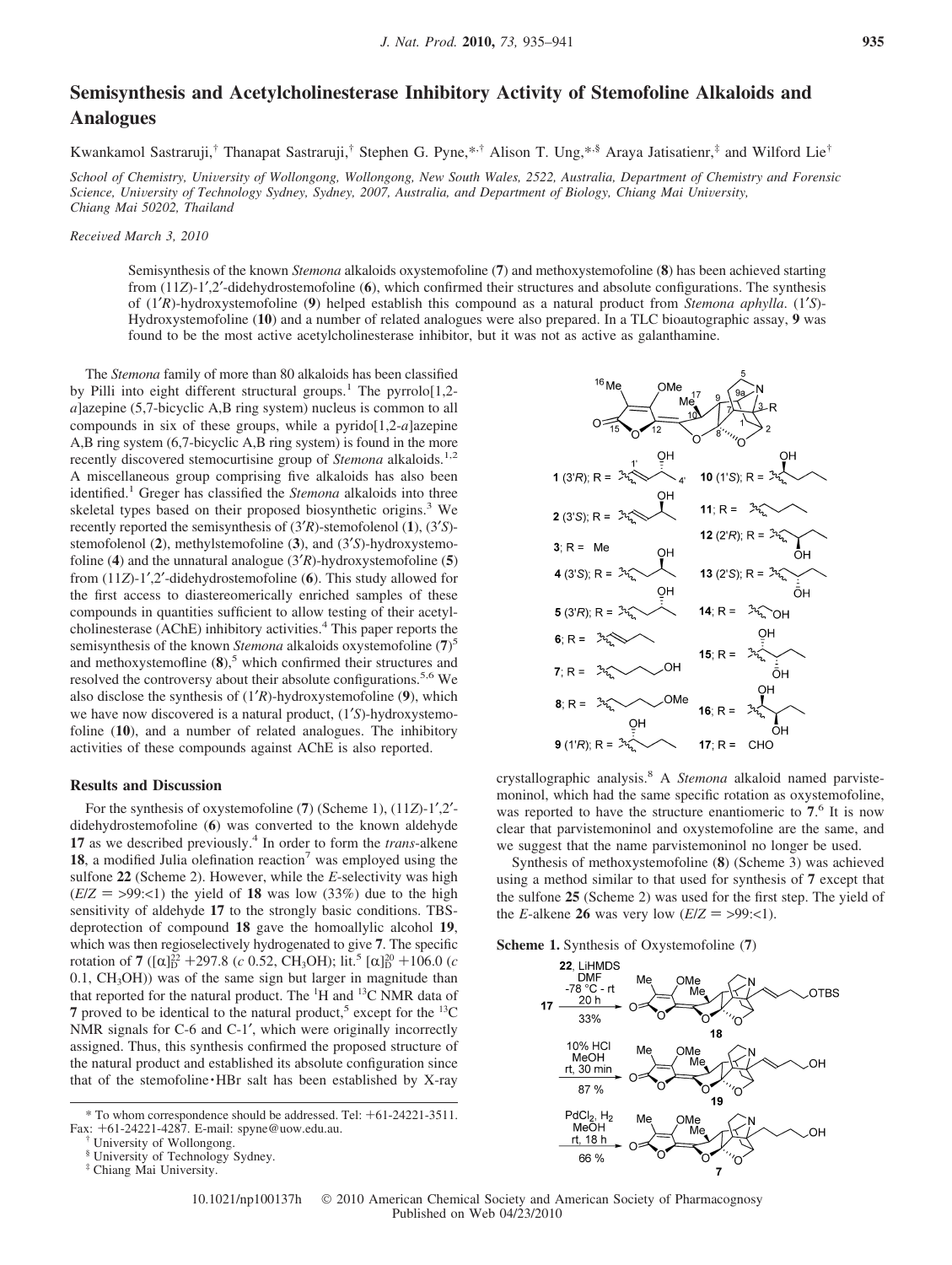

**Scheme 3.** Synthesis of Methoxystemofoline (**8**)



Hydrogenation of **26** gave methoxystemofoline (**8**) (Scheme 3). The specific rotation of **8**  $((\alpha)^{25} + 247$  (*c* 0.29, CH<sub>3</sub>OH); lit.<sup>5</sup> [ $\alpha$ ]<sup>21.6</sup><br>+25 6 (*c* 0.037 CH<sub>2</sub>OH)) was of the same sign but much larger in  $+75.6$  ( $c$  0.037, CH<sub>3</sub>OH)) was of the same sign but much larger in magnitude compared to that reported for the natural product. Such alkaloids typically have specific rotations around  $200$ .<sup>1</sup> The <sup>1</sup>H and 13C NMR data of **8** agreed with those of the natural product methoxystemofoline<sup>5</sup> except for the incorrect assignment of the  $^{13}$ C NMR signals for C-6 and C-1′.

Allylation of **17**<sup>4</sup> using indium powder and allyl bromide, with sonication,<sup>9</sup> gave an inseparable mixture of the diastereomeric alcohols **27** and **28** in a ratio of 65:35 (Scheme 4). Their acetate derivatives (**29** and **30**), however, were readily separated. When the acetate groups were removed under transesterification conditions using MeOH/Na<sub>2</sub>CO<sub>3</sub>, methanol Michael addition products at C-11-C-12 were also formed. Hydrolysis using LiOH in aqueous THF was more successful in providing the desired alcohols **27** and **28** (Scheme 4). The configuration of **27** at C-1′ was assigned from

#### **Scheme 4.** *<sup>a</sup>*



*<sup>a</sup>* Reagents and conditions: (a) (i) indium, allyl bromide, THF/aq NH4Cl (5: 2), sonication,  $2-3$  h,  $27:28 = 65:35$ ; (ii) <sup>*l*</sup>[pc<sub>2</sub>Ball, THF, 0 °C, 2 h,  $27:28 = 9:1, 77\%$  yield; (iii) <sup>*d*</sup>[pc<sub>2</sub>Ball, THF, 0 °C, 2 h,  $27:28 = 14:86, 69\%$  yield; (b) 9:1, 77% yield; (iii) <sup>d</sup>Ipc<sub>2</sub>Ball, THF, 0 °C, 2 h, 27:28 = 14:86, 69% yield; (b)<br>Ac<sub>2</sub>O pyridine rt 4 h 29:44% yield (2 steps) 30:28% yield (2 steps); (c) Ac2O, pyridine, rt, 4 h, **29**: 44% yield (2 steps), **30**: 28% yield (2 steps); (c) LiOH, THF/H2O (2:1), rt, 16 h, **27**: 61% yield, **28**: 73% yield.

its synthesis from 17 using the chiral borane reagent <sup>*l*</sup>Ipc<sub>2</sub>Ball, which is generally stereoselective for the (*R*)-homoallylic alcohol product.10 This reaction gave a mixture of **27** and **28** in a ratio of 9:1, in a yield of 77%. When <sup>d</sup>Ipc<sub>2</sub>Ball was employed, a mixture of 27 and **28** was obtained in a ratio of 14:86, in a yield of 69%. The pure alcohols **27** and **28** were hydrogenated to give (1′*R*) hydroxystemofoline (**9**) and (1′*S*)-hydroxystemofoline (**10**) in relatively low yields  $(36-42%)$  due to the formation of side products arising from reduction of the C-11-C-12 double bond (Scheme 5). Surprisingly, (1′*R*)-hydroxystemofoline (**9**) was identical by NMR spectroscopy to the alkaloid that we had isolated previously from the root extracts of *Stemona aphylla* and which we had incorrectly reported as  $(2'S)$ -hydroxystemofoline.<sup>11</sup> Thus, (1′*R*)-hydroxystemofoline is also a natural product.





Dihydroxylation of stemofoline  $(11)$ ,<sup>4</sup> using catalytic K2OsO4 · 2H2O and stoichiometric NMO, gave the diol **<sup>31</sup>**, which was a single diastereomer by NMR analysis. Oxidative cleavage of diol 31 with freshly prepared  $NaIO<sub>4</sub>$  on silica gel<sup>4</sup> gave the A,B,C ring core structure **32** (Scheme 6).

**Scheme 6.** Synthesis of the A,B,C Ring Core Structure **32**



The Wittig reaction was utilized for synthesis of enal **33a** from **17** using (triphenylphosphoranylidene)acetaldehyde.<sup>12</sup> This reaction also gave dienal **33b** and trienal **33c** as a result of consecutive Wittig reactions. These aldehydes were difficult to separate from each other and the triphenylphosphine oxide byproduct. Thus, the mixture was reduced with NaBH4/MeOH to give a mixture of alcohols **34a**-**c**, which was separated by PTLC to give pure samples for biological testing (Scheme 7).

**Scheme 7.** Synthesis of Alcohols **34a**, **34b**, and **34c**

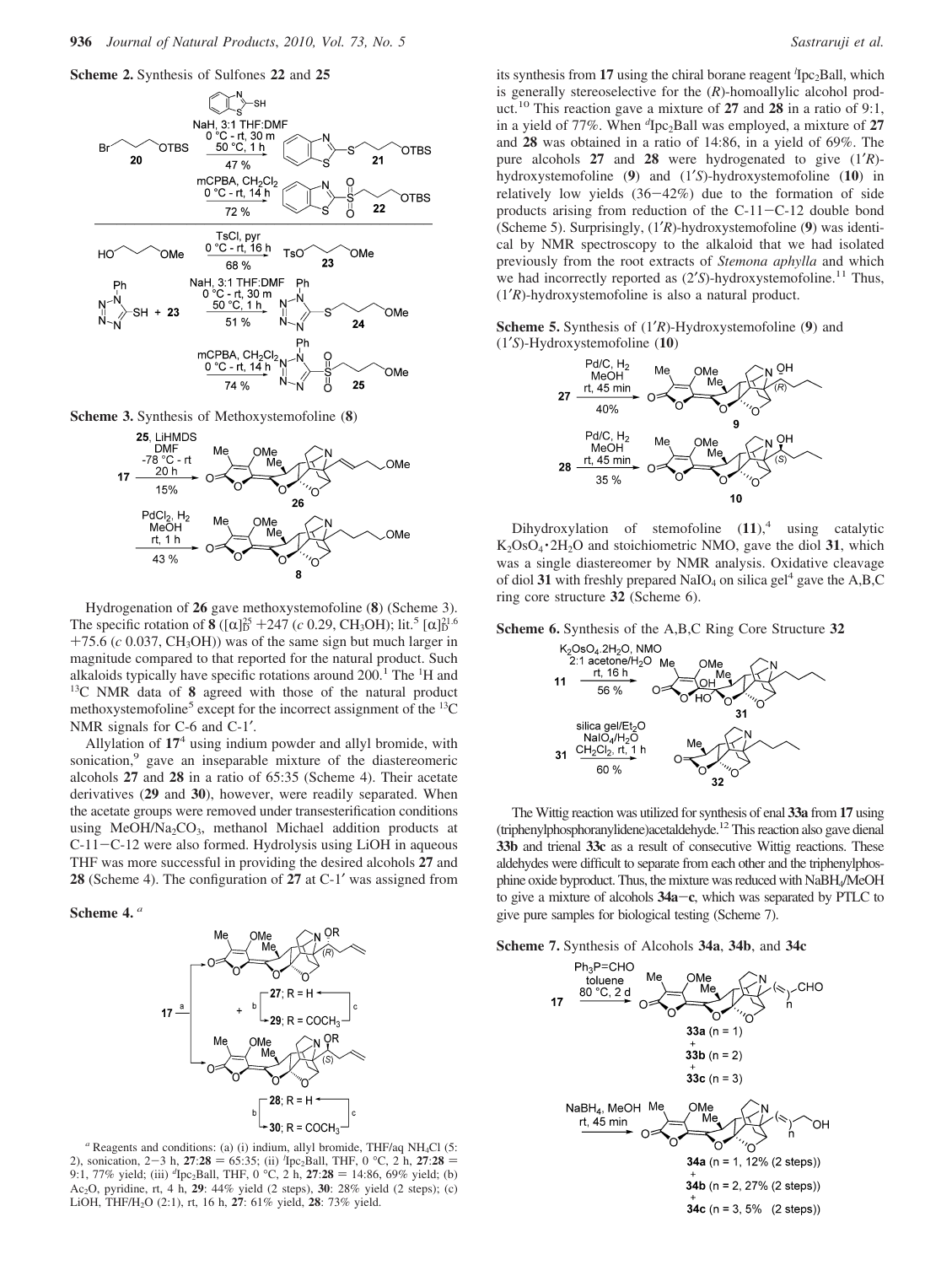**Table 1.** Minimum Amount of Sample Found to Inhibit AChE as Indicated by a White Zone of Inhibition

|                    | Side chain                                                                                                                                                                                                                                                                                                                                                                        | minimum inhibitory requirement |       |
|--------------------|-----------------------------------------------------------------------------------------------------------------------------------------------------------------------------------------------------------------------------------------------------------------------------------------------------------------------------------------------------------------------------------|--------------------------------|-------|
| compound           |                                                                                                                                                                                                                                                                                                                                                                                   | <u>ng</u>                      | nmol  |
| galanthamine       |                                                                                                                                                                                                                                                                                                                                                                                   | $\mathbf{1}$                   | 0.003 |
| 9                  | ŌH                                                                                                                                                                                                                                                                                                                                                                                | 5                              | 0.012 |
| $6^{4,16}$         |                                                                                                                                                                                                                                                                                                                                                                                   | 5                              | 0.013 |
| 34c                |                                                                                                                                                                                                                                                                                                                                                                                   | 10                             | 0.023 |
| 34b                | OН                                                                                                                                                                                                                                                                                                                                                                                | 10                             | 0.024 |
| 15                 | ŌН<br>ÔΗ                                                                                                                                                                                                                                                                                                                                                                          | 10                             | 0.024 |
| 4 <sup>4</sup>     | OH<br>$\begin{picture}(120,111) \put(0,0){\vector(1,0){10}} \put(15,0){\vector(1,0){10}} \put(15,0){\vector(1,0){10}} \put(15,0){\vector(1,0){10}} \put(15,0){\vector(1,0){10}} \put(15,0){\vector(1,0){10}} \put(15,0){\vector(1,0){10}} \put(15,0){\vector(1,0){10}} \put(15,0){\vector(1,0){10}} \put(15,0){\vector(1,0){10}} \put(15,0){\vector(1,0){10}} \put(15,0){\vector$ | 10                             | 0.025 |
| 10                 | OH                                                                                                                                                                                                                                                                                                                                                                                | 10                             | 0.025 |
| $12^{16}$          | ŌH                                                                                                                                                                                                                                                                                                                                                                                | 10                             | 0.025 |
| $13^{17}$          | $2\frac{1}{2}$<br>ôн                                                                                                                                                                                                                                                                                                                                                              | 10                             | 0.025 |
| 27                 | ŌH<br>$\approx$                                                                                                                                                                                                                                                                                                                                                                   | 10                             | 0.025 |
| $11^{18}$          | $2\sqrt{2}$                                                                                                                                                                                                                                                                                                                                                                       | 10                             | 0.026 |
| 14 <sup>4</sup>    | $25$ OH                                                                                                                                                                                                                                                                                                                                                                           | 10                             | 0.028 |
| 29                 | QAc<br>$2\sqrt{2}$                                                                                                                                                                                                                                                                                                                                                                | 50                             | 0.113 |
| 30                 | OAc<br>λ                                                                                                                                                                                                                                                                                                                                                                          | 50                             | 0.113 |
| 16                 | ΟН<br>ŌН                                                                                                                                                                                                                                                                                                                                                                          | 50                             | 0.119 |
| 8                  | OMe<br>κ                                                                                                                                                                                                                                                                                                                                                                          | 50                             | 0.120 |
| 7                  | κ                                                                                                                                                                                                                                                                                                                                                                                 | 50                             | 0.124 |
| 19                 | он<br>κ<br>он                                                                                                                                                                                                                                                                                                                                                                     | 50                             | 0.125 |
| 28                 |                                                                                                                                                                                                                                                                                                                                                                                   | 50                             | 0.125 |
| 34a                | 陀<br>OН                                                                                                                                                                                                                                                                                                                                                                           | 50                             | 0.129 |
| 26                 | OMe                                                                                                                                                                                                                                                                                                                                                                               | 100                            | 0.241 |
| $5^4$              | ŌΗ<br>مبهم                                                                                                                                                                                                                                                                                                                                                                        | 100                            | 0.248 |
| 2 <sup>4</sup>     | ŌH<br>25                                                                                                                                                                                                                                                                                                                                                                          | 100                            | 0.249 |
| 3 <sup>4</sup>     | Me                                                                                                                                                                                                                                                                                                                                                                                | 100                            | 0.290 |
| 32                 |                                                                                                                                                                                                                                                                                                                                                                                   | 100                            | 0.361 |
| 31                 |                                                                                                                                                                                                                                                                                                                                                                                   | 500                            | 1.188 |
| $\boldsymbol{1}^4$ | ŌН<br>36                                                                                                                                                                                                                                                                                                                                                                          | 500                            | 1.247 |

The insecticidal activity shown by the root extracts of *Stemona* plants has been associated with the acetylcholinesterase (AChE) inhibitory activities of their alkaloid components.13,14 Compounds **<sup>7</sup>**-**16**, **<sup>19</sup>**, **<sup>26</sup>**-**32**, and **34a**-**<sup>c</sup>** were therefore screened by TLC bioautography for their AChE inhibitory activities using the qualitative method of Hostettmann et al.<sup>15</sup> and galanthamine as a positive control. The results are shown in Table 1. The inhibitory activities of the previously tested compounds  $1 - 6^4$  are included.

In our earlier study (11*Z*)-1′,2′-didehydrostemofoline (**6**) was the most active inhibitor, with a minimum inhibitory requirement of 5 ng (0.013 nmol).<sup>4</sup> In this study (1′*R*)-hydroxystemofoline (**9**) showed a slightly higher inhibitory activity at 5 ng (0.012 nmol), while its 3′,4′-didehydro deriviative (**27**) and its (1′*S*)-epimer (**10**) were less active (minimum inhibitory requirements of 10 ng, Table 1). Compound **9** was the most active of the compounds reported here. Stemofoline (**11**) was slightly less active than **6** and **9**, while its 11,12-dihydroxy derivative (**31**) and the tricyclic derivative (**32**), which is missing the *γ*-butyrolactone ring found in **11**, were 50 and 10 times less active, with minimum inhibitory requirements of 500 and 100 ng, respectively. Other compounds with activity similar to that of **11** (which all had a minimum inhibitory requirement of 10 ng) included the trien-ol **34c**, the dien-ol **34b**, the C-1′ and C-2′ alcohols **12**, **13**, **14**, and **27**, and the 1′,2′-diol **15**. The C-3′ hydroxy analogues, (3′*S*)-**4** and its 3′-epimer, (3′*R*)-**5**, showed a 10-fold difference in activities with minimum inhibitory requirements of 10 and 100 ng, respectively. The C-4′ hydroxy- and methoxysubstituted stemofoline derivatives **7**, **8**, **19**, and **26** showed relatively weak activities. Of the truncated side-chain derivatives, the hydroxymethyl derivative **14** showed relatively high activity (10 ng), while the methyl derivative **3** and the 3′-hydroxy-1 propenyl derivative **34a** had much reduced activities (100 and 50 ng, respectively).

In summary, semisynthesis of the known *Stemona* alkaloids oxystemofoline (**7**) and methoxystemofline (**8**) has been achieved starting from (11*Z*)-1′,2′-didehydrostemofoline (**6**), which confirmed their structures and absolute configurations. The synthesis of (1′*R*) hydroxystemofoline (**9**) helped to establish this compound as a natural product from *S. aphylla*. (1′*S*)-Hydroxystemofoline (**10**) and a number of related analogues were also prepared. In an assay as AChE inhibitors, **9** was the most active. In general, analogues with an OH at C-1′ or C-2′ were more active than analogues with an OH at C-3′ or C-4′, although the C-3′ hydroxy compound **4** was an exception. The configuration of the carbinol center was also important for activity, except for the C-2′ epimeric pair of compounds, **12** and **13**, which were equipotent. Studies are continuing on the insecticidal activity of these alkaloids on insects of importance to the agricultural industry.

#### **Experimental Section**

**General Experimental Procedures.** These were as described previously.<sup>16</sup> All<sup>1</sup>H NMR (500 MHz) and <sup>13</sup>C NMR (125 MHz) spectra were determined in CDCl<sub>3</sub> solution unless otherwise indicated. <sup>1</sup>H NMR assignments were achieved with the aid of gCOSY and, in some cases, NOESY experiments. 13C NMR assignments were based upon DEPT, gHSQC, and gHMBC experiments. All compounds were homogeneous by TLC analysis and judged to be of >95% purity based upon <sup>1</sup>H NMR analysis.

**Plant Material.** The known starting material (11*Z*)-1′,2′-didehydrostemofoline (**6**) was isolated from the unidentified *Stemona* species that we reported earlier.16 Roots of this *Stemona* species were collected at Amphur Mae Moh, Lampang, Thailand, in November 2007. The plant material was identified by Mr. James Maxwell (Department of Biology, Chiang Mai University) as the same species that we had studied previously.<sup>16</sup> Voucher specimen number 25375 was deposited at the Herbarium of the Department of Biology, Chiang Mai University.

**Extraction and Isolation.** The dry, ground root of the *Stemona* species (935 g) was extracted with 95% EtOH (4  $\times$  3000 mL) over 4 days at rt. The ethanolic solution was evaporated to give a dark brown residue (148 g). The extract was partitioned between MeOH/H<sub>2</sub>O (1: 1) and  $CH_2Cl_2$ . The organic extract was dried over  $MgSO_4$  and concentrated in vacuo to give a dark brown residue (20 g). A portion of this material (2.50 g) was chromatographed on silica gel (100 mL) with gradient elution from  $CH_2Cl_2$  to  $CH_2Cl_2/MeOH$  (95:5) to give (11*Z*)-1′,2′-didehydrostemofoline (**6**) <sup>16</sup> as a yellow-brown gum (1.48 g, 59% w/w).

(11*Z*)-1<sup>'</sup><sub>*a*</sub>,2<sup>'</sup><sub>*a*</sub>**-** and (11*Z*)-1<sup>'</sup><sub>*f*</sub>,2<sup>'</sup><sub>*f*</sub></sub>**-Dihydroxystemofoline (15 and 16).** Compound **16** was a minor component from the synthesis of the known diol  $15^4$  using AD-mix- $\alpha$  (4.55 g, Aldrich), methanesulfonamide (617 mg, 6.49 mmol), and **6** (1.25 g, 3.25 mmol). The crude product was purified by column chromatography (CC) with gradient elution from CH<sub>2</sub>Cl<sub>2</sub> to CH<sub>2</sub>Cl<sub>2</sub>/MeOH (9:1) to give  $15^4$  (889 mg, 2.12 mmol, 65%) yield) as a white solid and **16** (28 mg, 0.07 mmol, 2% yield). These compounds were also prepared from a similar method using AD-mix-*-* (474 mg, Aldrich), methanesulfonamide (64 mg, 0.68 mmol), and **6** (130 g, 0.339 mmol) to give **15** (9.9 mg, 0.024 mmol, 7% yield) and **16** (68.9 mg, 0.164 mmol, 48% yield). The <sup>1</sup>H and <sup>13</sup>C NMR spectra of **15** from both methods agreed with those previously reported.<sup>4</sup> **16**: colorless gum, [α]<sup>23</sup> +251 (*c* 1.0, CHCl<sub>3</sub>); IR *ν*<sub>max</sub> 3380, 2960, 2919, 2973, 1741, 1680 cm<sup>-1, 1</sup>H NMR δ 4.68 (s, 1H, H<sub>-2</sub>), 4.13 (s, 3H 2873, 1741, 1680 cm-<sup>1</sup> ; 1 H NMR *δ* 4.68 (s, 1H, H-2), 4.13 (s, 3H, O-CH<sub>3</sub>), 3.75 (t,  $J = 7.5$  Hz, 1H, H-2' $\alpha$ ), 3.52 (s, 1H, H-1' $\alpha$ ), 3.49 (br s, 1H, H-9a), 3.10 (d,  $J = 6.5$  Hz, 1H, H-7), 3.12-3.07 (m, 1H, H-10), 3.03-2.94 (m, 2H, H-5), 2.05 (s, 3H, H-16), 2.02-1.95 (m, 1H, H-6a), 1.93 (d,  $J = 12.5$  Hz, 1H, H-1a), 1.88-1.84 (m, 1H, H-6b), 1.82 (dd, *J* 9.5 Hz, 2.5 Hz, 1H, H-9), 1.78 (d,  $J = 12.5$  Hz, 1H, H-1b), 1.67-1.50 (m, 2H, H-3'), 1.36 (d,  $J = 6.5$  Hz, 3H, H-17), 0.95 (t,  $J = 7.5$  Hz, 3H, H-4′); 13C NMR *δ* 170.1 (C-15), 163.1 (C-13), 148.8 (C-11), 128.0 (C-12), 112.5 (C-8), 98.6 (C-14), 85.8 (C-3), 76.4 (C-2), 72.3 (C-1′), 69.9 (C-2′), 61.5 (C-9a), 59.0 (O-CH3), 48.9 (C-7), 48.7 (C-5), 47.8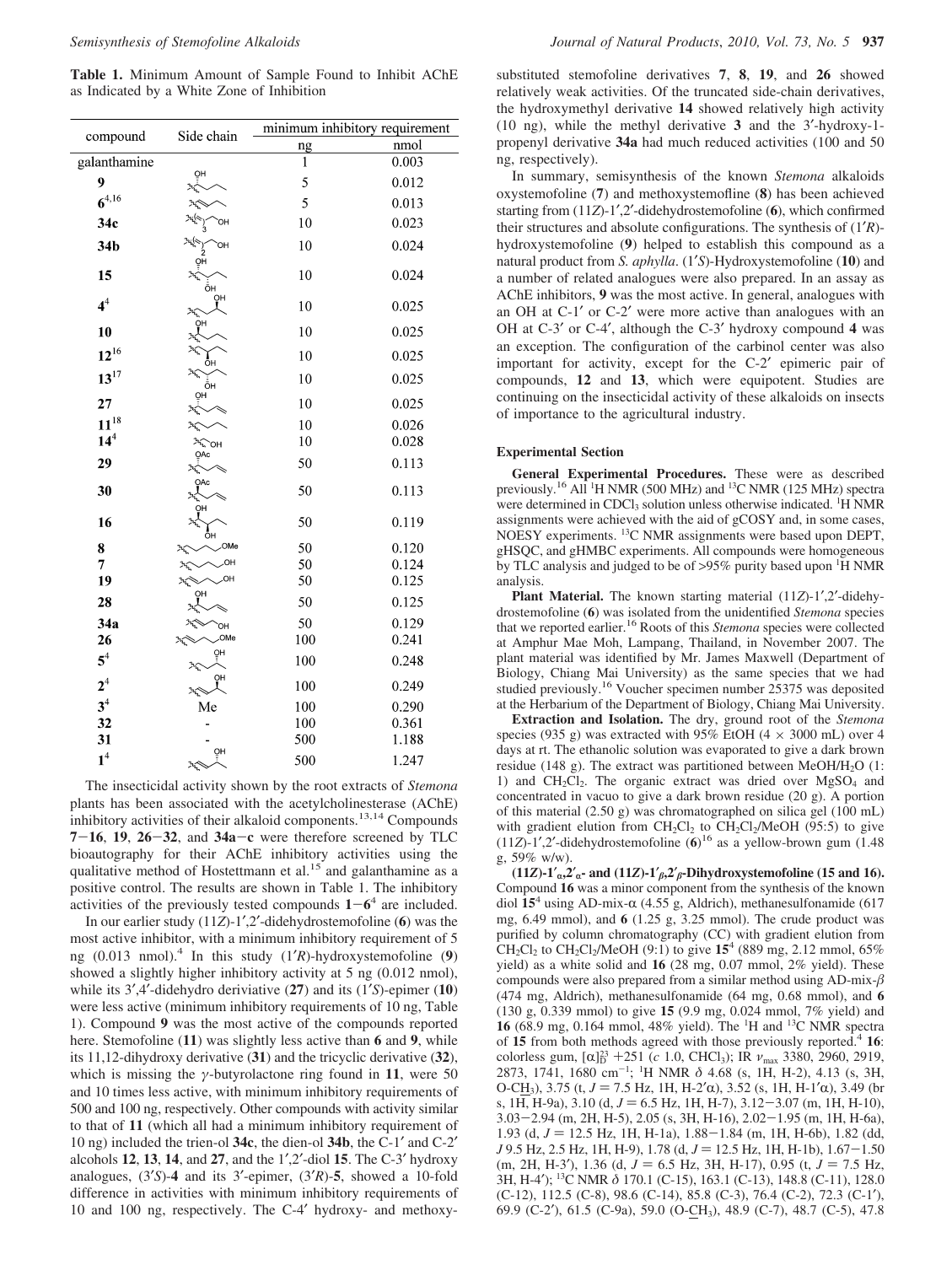(C-9), 34.7 (C-10), 33.0 (C-1), 28.2 (C-3′), 26.9 (C-6), 18.4 (C-17), 10.4 (C-4′), 9.2 (C-16); ESIMS *<sup>m</sup>*/*<sup>z</sup>* 420.0 (100%) [M + H]+, 421.2 (15%), 422.1 (5%); HRESIMS *<sup>m</sup>*/*<sup>z</sup>* 420.2008 [M + H]+, calcd for  $C_{22}H_{30}NO_7$  420.2022.

**1**′**,2**′**-Didehydro-4**′**-(***tert***-butyldimethylsiloxyl)stemofoline (18).** A mixture of sulfone **22** (157 mg, 0.424 mmol) in dry DMF (10 mL) under a  $N_2$  atmosphere was cooled to  $-60$  °C, LiHMDS (0.39 mL of 1 M in THF) was added dropwise, and the solution was stirred at  $-60$  °C for 2 h. The mixture was transferred via a cannula to a flask containing a solution of the aldehyde **17**<sup>4</sup> (127 mg, 0.353 mmol) in dry DMF (10 mL) at  $-60$  °C under N<sub>2</sub>. The reaction warmed to rt over 20 h before addition of a saturated aqueous solution of NaHCO<sub>3</sub> (10 mL). The mixture was extracted with diethyl ether  $(3 \times 20 \text{ mL})$ , and the extract was washed with brine and dried (MgSO4). The concentrated residue was purified by CC using gradient elution from CH2Cl2 to CH2Cl2/MeOH (98:2) to give the *trans*-alkene product **18** (61 mg, 0.117 mmol, 33% yield):  $R_f = 0.50$  in MeOH/EtOAc (1:4);  $\left[\alpha\right]_D^{22}$  +179.6 (*c* 1.0, CHCl<sub>3</sub>); IR *ν*<sub>max</sub> 2955, 2924, 2883, 2852, 1746, 1621 cm<sup>-1, 1</sup>H NMR δ 5.74 (dt  $I = 15.5$  Hz 7.0 Hz 1H H-2<sup>7</sup>), 5.58 1621 cm<sup>-1</sup>; <sup>1</sup>H NMR  $\delta$  5.74 (dt, *J* = 15.5 Hz, 7.0 Hz, 1H, H-2'), 5.58<br>(d, *J* = 15.5 Hz, 1H, H-1'), 4.21 (br, s, 1H, H-2), 4.14 (s, 3H, O-CH<sub>2</sub>)  $(d, J = 15.5 \text{ Hz}, 1\text{H}, \text{H-1}'), 4.21 \text{ (br s, 1H, H-2)}, 4.14 \text{ (s, 3H, O-CH<sub>3</sub>)}$ 3.64 (t,  $J = 7.0$  Hz, 2H, H-4'), 3.50 (br s, 1H, H-9a), 3.13–3.07 (m, 2H, H-5a, H-10), 3.00-2.95 (m, 1H, H-5b), 2.86 (d,  $J = 6.0$  Hz, 1H, H-7), 2.28 (q, *J* 7.0 Hz, 2H, H-3′), 2.07 (s, 3H, H-16), 1.95 (d, *J* 12.5 Hz, 1H, H-1a), 1.88-1.84 (m, 2H, H-6a, H-9), 1.84-1.76 (m, 2H, H-1b, H-6b), 1.38 (d,  $J = 6.5$  Hz, 3H, H-17), 0.88 (s, 9H, O-Si (CH3)2C(CH3)3), 0.04 (s, 6H, O-Si (CH3)2C(CH3)3); 13C NMR *δ* 169.8 (C-15), 162.9 (C-13), 148.5 (C-11), 129.7 (C-1′), 128.4 (C-2′), 128.0 (C-12), 112.9 (C-8), 98.7 (C-14), 83.2 (C-3), 80.8 (C-2), 62.8 (C-4′), 61.0 (C-9a), 59.0 (O-CH3), 51.4 (C-7), 48.2 (C-5), 47.8 (C-9), 36.1  $(C-3')$ , 34.7  $(C-10)$ , 33.0  $(C-1)$ , 27.1  $(C-6)$ , 26.1  $(O-Si(CH_3)_2C(CH_3)_3)$ , 18.5 (C-17, O-Si(CH<sub>3</sub>)<sub>2</sub>C(CH<sub>3</sub>)<sub>3</sub>), 9.3 (C-16), -5.1 (O-Si (CH<sub>3</sub>)<sub>2</sub>C(CH<sub>3</sub>)<sub>3</sub>); ESIMS  $m/z$  516.3 (100%) [M + H]<sup>+</sup>, 517.3 (30%), 518.3 (10%); HRESIMS *<sup>m</sup>*/*<sup>z</sup>* 516.2768 [M + H]+, calcd for C<sub>28</sub>H<sub>42</sub>NO<sub>6</sub>Si 516.2781.

**1**′**,2**′**-Didehydro-4**′**-hydroxystemofoline (19).** To a solution of **18** (32.7 mg, 0.064 mmol) in MeOH (2.0 mL) at rt was added 10% aqueous HCl (1.0 mL), and the solution was left to stir for 30 min. The reaction mixture was evaporated to a white residue, which was partitioned between saturated aqueous NaHCO<sub>3</sub> and CH<sub>2</sub>Cl<sub>2</sub>. The layers were separated and the aqueous layer was extracted with  $CH_2Cl_2$  (3  $\times$  10 mL). The CH<sub>2</sub>Cl<sub>2</sub> extract was washed with brine and dried (MgSO<sub>4</sub>). The concentrated residue was purified by CC using gradient elution from EtOAc to EtOAc/MeOH (90:10) to give the alcohol **19** (22.2 mg, 0.055 mmol, 87% yield):  $R_f = 0.11$  in MeOH/EtOAc (1:4);  $[\alpha]_0^{23} + 240.8$ <br>(c 1.0 CHCla): IR  $\nu$  3740 2960 2919 2847 1743 1683 1618 (*c* 1.0, CHCl3); IR *ν*max 3740, 2960, 2919, 2847, 1743, 1683, 1618 cm<sup>-1</sup>; <sup>1</sup>H NMR (300 MHz)  $\delta$  5.73 (dt,  $J = 15.3$  Hz, 6.6 Hz, 1H, H-2<sup>'</sup>), 5.62 (d,  $J = 15.9$  Hz, 1H, H-1<sup>'</sup>), 4.21 (br s, 1H, H-2), 4.13 (s, 3H 5.62 (d,  $J = 15.9$  Hz, 1H, H-1'), 4.21 (br s, 1H, H-2), 4.13 (s, 3H, O-CH<sub>3</sub>), 3.64 (t,  $J = 6.6$  Hz, 2H, H-4'), 3.49 (br s, 1H, H-9a), 3.10-3.03  $(m, 2H, H-5a, H-10), 3.02-2.97$  (m, 1H, H-5b), 2.84 (d,  $J = 5.7$  Hz, 1H, H-7), 2.32 (q,  $J = 6.3$  Hz, 2H, H-3'), 2.05 (s, 3H, H-16), 1.94 (d,  $J = 12.0$  Hz, 1H, H-1b),  $1.88 - 1.84$  (m, 2H, H-6a, H-6b),  $1.83 - 1.79$  $(m, 1H, H-9), 1.79-1.74$   $(m, 1H, H-1a), 1.36$   $(d, J = 6.3$  Hz, 3H, H-17); 13C NMR (75 MHz) *δ* 169.9 (C-15), 162.9 (C-13), 148.4 (C-11), 130.6 (C-1′), 128.0 (C-12), 127.9 (C-2′), 112.8 (C-8), 98.7 (C-14), 83.2 (C-3), 80.6 (C-2), 61.9 (C-4′), 61.0 (C-9a), 59.0 (O-CH3), 51.4 (C-7), 48.1 (C-5), 47.7 (C-9), 35.9 (C-3′), 34.7 (C-10), 33.0 (C-1), 27.0 (C-6), 9.2 (C-16); ESIMS *<sup>m</sup>*/*<sup>z</sup>* 402.2 (100%) [M <sup>+</sup> H]+, 403.2 (20%), 404.2 (10%); HRESIMS *<sup>m</sup>*/*<sup>z</sup>* 402.1898 [M + H]+, calcd for  $C_{22}H_{28}NO_6$  402.1917.

**Oxystemofoline (7).** To a solution of alcohol **19** (10.9 mg, 0.027 mmol) in dry MeOH (2 mL) at rt was added PdCl<sub>2</sub> (2.2 mg, 20% w/w), and the flask was flushed with  $N_2$  for 10 min before left to stir under a H<sub>2</sub> atmosphere (balloon) for 18 h. The flask was flushed with  $N_2$ , and the solution was filtered through Celite and then washed with MeOH. The filtrate was dried  $(MgSO<sub>4</sub>)$  and concentrated in vacuo. The crude product was purified by CC eluting with EtOAc to give oxystemofoline **7** (7.3 mg, 0.018 mmol, 66% yield):  $R_f = 0.39$  in<br>MeOH/CH<sub>2</sub>CL<sub>2</sub> (1.9):  $[\alpha]^2$  +297 (c 0.52 CH<sub>2</sub>OH):  $[\alpha]^8$  [ $\alpha$ <sup>120</sup> +106 0 MeOH/CH<sub>2</sub>Cl<sub>2</sub> (1:9);  $[\alpha]_D^{25} + 297$  (*c* 0.52, CH<sub>3</sub>OH); lit.<sup>8</sup>  $[\alpha]_0^{20} + 106.0$ <br>(*c* 0.1 CH<sub>2</sub>OH). The NMR data agree with those of the natural product<sup>5</sup>  $(c 0.1, CH<sub>3</sub>OH)$ . The NMR data agree with those of the natural product<sup>2</sup> except the assignment of the <sup>13</sup>C NMR signals for C-6 and C-1<sup>'</sup>, which were incorrectly assigned. ESIMS  $m/z$  403.8 (100%) [M + H]<sup>+</sup>, 404.9 (20%), 405.8 (13%); HRESIMS *<sup>m</sup>*/*<sup>z</sup>* 404.1977 [M <sup>+</sup> H]+, calcd for  $C_{22}H_{30}NO_6$  404.2073.

**1**′**,2**′**-Didehydro-4**′**-methoxystemofoline (26).** Compound **26** was prepared using a method similar to the synthesis of **18**, from aldehyde **17**<sup>4</sup> (54 mg, 0.150 mmol), LiHMDS (0.16 mL of 1 M in THF), and sulfone **25** (51 mg, 0.180 mmol) to give **26** (9 mg, 0.022 mmol, 15% yield) as a yellow gum after purification by CC elution with EtOAc:  $R_f = 0.23$  in MeOH/EtOAc (1:4);  $[\alpha]_D^{25} + 206.2$  (*c* 0.71, CHCl<sub>3</sub>); IR<br>
2057 2029 2868 1745 1621 1117 cm<sup>-1, 1</sup>H NMR  $\delta$  5.75 (dt *ν*<sub>max</sub> 2957, 2929, 2868, 1745, 1621, 1117 cm<sup>-1</sup>; <sup>1</sup>H NMR δ 5.75 (dt, *J* = 15.5 Hz, 7.0 Hz, 1H, H-2'), 5.60 (d, *J* = 16.0 Hz, 1H, H-1'), 4.22 (br s, 1H, H-2), 4.13 (s, 3H, O-CH3), 3.51 (br s, 1H, H-9a), 3.41 (t,  $J = 6.5$  Hz, 2H, H-4'), 3.33 (s,  $3\overline{H}$ , 4'-O-CH<sub>3</sub>), 3.12-3.06 (m, 2H, H-5a, H-10), 3.00–2.95 (m, 1H, H-5b), 2.86 (d,  $J = 6.0$  Hz, 1H, H-7), 2.34 (q,  $J = 7.0$  Hz, 2H, H-3'), 2.07 (s, 3H, H-16), 1.95 (d,  $J = 12.0$ Hz, 1H, H-1a),  $1.83 - 1.77$  (m, 4H, H-1b, H-6, H-9),  $1.37$  (d,  $J = 6.5$ Hz, 3H, H-17); 13C NMR *δ* 169.8 (C-15), 163.0 (C-13), 148.5 (C-11), 129.6 (C-1′), 128.2 (C-2′), 128.1 (C-12), 112.9 (C-8), 98.8 (C-14), 83.3 (C-3), 80.7 (C-2), 72.2 (C-4′), 61.0 (C-9a), 59.0 (O-CH3), 58.7 (4′-O-CH3), 51.4 (C-7), 48.2 (C-5), 47.8 (C-9), 32.8 (C-3′), 34.7 (C-10), 33.0  $(C-1)$ , 27.0 (C-6); ESIMS  $m/z$  415.8 (100%) [M + H]<sup>+</sup>, 416.9 (20%), 417.9 (5%); HRESIMS  $m/z$  416.2089 [M + H]<sup>+</sup>, calcd for C<sub>23</sub>H<sub>30</sub>NO<sub>6</sub> 416.2073.

**Methoxystemofoline (8).** Compound **8** was prepared using a method similar to the synthesis of **7**, from compound **26** (10 mg, 0.025 mmol) and  $PdCl_2$  (3 mg, 30% w/w) over a 1 h period. The crude product was purified by CC with gradient elution from EtOAc to EtOAc/MeOH (95:5) to give **8** (4.4 mg, 0.010 mmol, 43% yield) as a yellow gum:  $R_f = 0.16$  in MeOH/EtOAc (1:4);  $[\alpha]_D^{25} + 247.4$  (*c* 0.29, CH<sub>3</sub>OH); lit.<sup>5</sup><br> $[\alpha]_R^{21.6} + 75.6$  (*c* 0.037, CH<sub>2</sub>OH). The NMR data agree with those of  $\left[\alpha\right]_{\text{D}}^{21.6}$  +75.6 (*c* 0.037, CH<sub>3</sub>OH). The NMR data agree with those of the natural product<sup>5</sup> except for the assignment of the <sup>13</sup>C NMR signals the natural product<sup>5</sup> except for the assignment of the  $^{13}$ C NMR signals for C-6 and C-1′, which were incorrectly assigned. ESIMS *m*/*z* 417.9 (100%) [M + H]+, 418.9 (25%), 419.9 (10%); HRESIMS *<sup>m</sup>*/*<sup>z</sup>* 418.2233  $[M + H]$ <sup>+</sup>, calcd for C<sub>23</sub>H<sub>32</sub>NO<sub>6</sub> 418.2230.

**(1**′*R***)- and (1**′*S***)-Hydroxy-3**′**,4**′**-didehydrostemofoline (27 and 28).** To a solution of aldehyde **17**<sup>4</sup> (94 mg, 0.261 mmol) in THF/saturated aqueous NH4Cl (5:2, 6 mL) was added indium powder (60 mg, 0.52 mmol) and allyl bromide (135  $\mu$ L, 1.56 mmol). The reaction flask was sealed and sonicated for 3 h. The THF was evaporated to give a white residue, which then was partitioned between  $CH_2Cl_2$  and aqueous NaHCO<sub>3</sub>. The layers were separated and the aqueous layer was extracted with  $CH_2Cl_2$  (3 × 10 mL). The  $CH_2Cl_2$  was washed with brine and dried (MgSO4). The crude mixture of **27** and **28** (81 mg) was put through the next step without purification.

**(1**′*R***)- and (1**′*S***)-Hydroxy-3**′**,4**′**-didehydrostemofoline (27 and 28).** To a solution of aldehyde **17**<sup>4</sup> (35 mg, 0.099 mmol) in dry THF (3 mL) at 0 °C under a N<sub>2</sub> atmosphere was added <sup>*l*</sup>Ipc<sub>2</sub>Ball (0.49 mL of 1 M in pentane, 0.49 mmol) and was left to stir at 0 °C for 2 h. The reaction mixture was quenched with MeOH (5 mL), and 10% aqueous HCl (5 mL) was added. The aqueous solution was washed with  $CH_2Cl_2$  $(3 \times 10 \text{ mL})$ . The aqueous phase was basified with aqueous NaOH and then extracted with  $CH_2Cl_2$  (3  $\times$  10 mL). The CH<sub>2</sub>Cl<sub>2</sub> extract was washed with brine and dried (MgSO<sub>4</sub>). The concentrated residue was purified by CC with gradient elution, EtOAc to EtOAc/MeOH (95:5), to give a mixture of **27** and **28** (dr = 9:1, 31 mg, 0.076 mmol, 77%) yield) as a white gum.

The compounds were also prepared from **17**<sup>4</sup> (35 mg, 0.099 mmol) using the above procedure except that <sup>*d*</sup>Ipc<sub>2</sub>Ball (0.49 mL of 1 M in pentane, 0.493 mmol) was used. This gave a mixture of **27** and **28**  $(\text{dr} = 14:86, 27 \text{ mg}, 0.068 \text{ mmol}, 69\% \text{ yield})$  as a white gum.

**(1**′*R***)- and (1**′*S***)-Acetyl-3**′**,4**′**-didehydrostemofoline (29 and 30).** A mixture of **27** and **28** (81 mg) was dissolved in pyridine (2 mL), and acetic anhydride (2 mL) was added at rt. The reaction mixture was left to stir for 4 h before the addition of saturated aqueous  $NAHCO<sub>3</sub>$ (5 mL), and the mixture was extracted with  $CH_2Cl_2$  (3  $\times$  10 mL). The CH2Cl2 extract was washed with brine, dried (MgSO4), and concentrated in vacuo. The crude product was purified by CC using gradient elution (petroleum ether/EtOAc (1:1) to EtOAc) to give **29** (51 mg, 0.115 mmol, 44% yield over 2 steps) as a pale yellow gum as a major product and **30** (32 mg, 0.073 mmol, 28% yield over 2 steps) as a pale yellow gum as a minor product. **29**:  $R_f = 0.46$  in MeOH/EtOAc (1:4);  $[\alpha]_0^{24}$ <br>+226.5 (c.1.0. CHCl<sub>2</sub>) · IR  $\nu_{\text{max}}$ , 2924. 2858. 1741. 1618. 1372. 1234. <sup>+</sup>226.5 (*<sup>c</sup>* 1.0, CHCl3).; IR *<sup>ν</sup>*max 2924, 2858, 1741, 1618, 1372, 1234 cm<sup>-1</sup>; <sup>1</sup>H NMR  $\delta$  5.78-5.70 (m, 1H, H-3'), 5.19 (s, 1H, H-1'), 5.14<br>(s, 1H, H-(4'F)), 5.08 (t,  $I = 12.5$  Hz, 1H, H-(4'Z)), 4.45 (br, s, 1H (s, 1H, H-(4'*E*)), 5.08 (t,  $J = 12.5$  Hz, 1H, H-(4'*Z*)), 4.45 (br s, 1H, H-2), 4.13 (s, 3H, O-CH3), 3.46 (br s, 1H, H-9a), 3.26-3.20 (m, 1H, H-5a), 3.09-3.03 (m, 1H, H-10), 3.01-2.96 (m, 1H, H-5b), 2.85 (d,  $J = 6.0$  Hz, 1H, H-7), 2.43-2.35 (m, 1H, H-2'), 2.06 (s, 3H, H-16), 2.03 (s, 3H, 1'-OCOCH<sub>3</sub>), 1.93 (d,  $J = 12.5$  Hz, 1H, H-1a), 1.89-1.87  $(m, 2H, H-6)$ , 1.83 (ddd,  $J = 18.0$  Hz, 10.5 Hz, 3.5 Hz, 1H, H-9), 1.63  $(d, J = 12.0$  Hz, 1H, H-1b), 1.36  $(d, J = 6.5$  Hz, 3H, H-17); <sup>13</sup>C NMR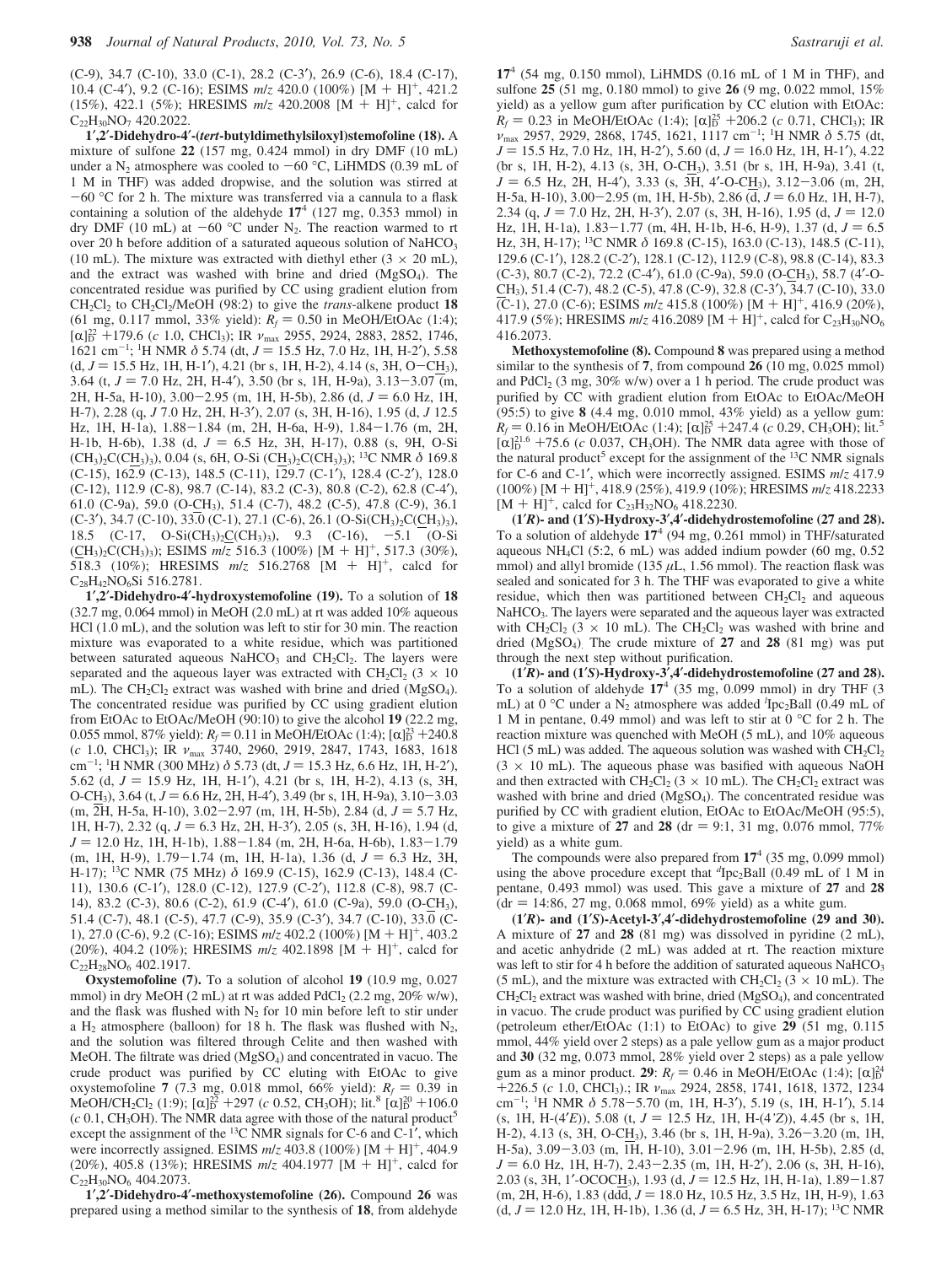*δ* 170.5 (1′-OCOCH3), 169.8 (C-15), 162.9 (C-13), 148.2 (C-11), 133.3 (C-3′), 128.1 (C-12), 118.3 (C-4′), 112.7 (C-8), 98.8 (C-14), 85.4 (C-3), 76.6 (C-2), 70.7 (C-1′), 60.9 (C-9a), 59.0 (O-CH3), 49.4 (C-7), 48.2 (C-5), 47.9 (C-9), 35.6 (C-2′), 34.6 (C-10), 33.2 (C-1), 27.4 (C-6), 21.2 (1′-OCOCH3), 18.4 (C-17), 9.3 (C-16); ESIMS *m*/*z* 443.9 (100%) [M + H]+, 444.9 (25%), 446.0 (5%); HRESIMS *<sup>m</sup>*/*<sup>z</sup>* 444.2011 [M + H]+, calcd for C<sub>24</sub>H<sub>30</sub>NO<sub>7</sub> 444.2022. **30**:  $R_f = 0.59$  in MeOH/EtOAc (1:4); [α]<sup>24</sup> +188.0 (*c* 1.0, CHCl<sub>3</sub>); IR *ν*<sub>max</sub> 2924, 1740, 1629, 1460, 1362, 1234 cm<sup>-1, 1</sup>H NMR δ 5 76–5 68 (m 1H H-3<sup>2</sup>), 5 10 (s 1H H-1<sup>2</sup>) 1234 cm<sup>-1</sup>; <sup>1</sup>H NMR  $\delta$  5.76-5.68 (m, 1H, H-3'), 5.10 (s, 1H, H-1'), 5.05 (dd,  $I = 16.5$  Hz, 8.0 Hz, 2H, H-4'), 4.48 (br s, 1H, H-2), 4.13 (s 5.05 (dd,  $J = 16.5$  Hz, 8.0 Hz, 2H, H-4'), 4.48 (br s, 1H, H-2), 4.13 (s, 3H, O-CH3), 3.48 (br s, 1H, H-9a), 3.18-3.12 (m, 1H, H-5a), 3.09-3.06 (m, 1H, H-10), 3.04-2.98 (m, 1H, H-5b), 2.71 (d,  $J = 6.0$  Hz, 1H, H-7), 2.62 (ddd,  $J = 14.0$  Hz, 3.0 Hz, 1.5 Hz, 1H, H-2'a), 2.14-2.09 (m, 1H, H-2′b), 2.08 (s, 3H, 1′-OCOCH3), 2.06 (s, 3H, H-16), 2.05-2.01 (m, 1H, H-6b), 1.98 (d,  $J = 12.5$  Hz, 1H, H-1a), 1.85-1.80 (m, 1H, H-6a), 1.82 (dd,  $J = 10.5$  Hz, 4.5 Hz, 1H, H-9), 1.67 (d,  $J =$ 12.0 Hz, 1H, H-1b), 1.37 (d, J = 7.5 Hz, 3H, H-17); <sup>13</sup>C NMR δ 170.9 (1′-OCOCH3), 169.7 (C-15), 162.8 (C-13), 148.2 (C-11), 134.0 (C-3′), 128.1 (C-12), 117.9 (C-4′), 112.5 (C-8), 98.8 (C-14), 84.9 (C-3), 75.8 (C-2), 69.7 (C-1′), 61.2 (C-9a), 59.0 (O-CH3), 48.6 (C-7, C-5), 47.8 (C-9), 35.0 (C-2′), 34.6 (C-10), 33.5 (C-1), 26.7 (C-6), 21.0 (1′- OCOCH3), 18.5 (C-17), 9.3 (C-16); ESIMS *<sup>m</sup>*/*<sup>z</sup>* 443.9 (100%) [M + H]+, 444.9 (25%), 445.9 (5%); HRESIMS *<sup>m</sup>*/*<sup>z</sup>* 444.2015 [M + H]+, calcd for  $C_{24}H_{30}NO_7$  444.2022.

**(1**′*R***)-Hydroxy-3**′**,4**′**-didehydrostemofoline (27).** To a solution of acetate derivative **29** (24 mg, 0.053 mmol) in THF/H<sub>2</sub>O (2:1, 3.0 mL) was added LiOH (21 mg of 53% assay, 0.265 mmol) at rt, and the reaction mixture was left to stir for 16 h. Water was added (5 mL), and the mixture was extracted with  $CH_2Cl_2$  (3 × 10 mL). The  $CH_2Cl_2$ extract was first washed with saturated aqueous  $NaHCO<sub>3</sub>$  solution and then brine and dried (MgSO4). The concentrated residue was purified by CC using gradient elution [EtOAc to EtOAc/MeOH (98:2)] to give the alcohol **27** (13 mg, 0.032 mmol, 61% yield) as a pale yellow gum:  $R_f = 0.23$  in MeOH/EtOAc (1:4);  $[\alpha]_D^{24} + 308.0$  (*c* 1.0, CHCl<sub>3</sub>); IR<br>  $\alpha$  3446 2965 2919 2847 1743 1621 cm<sup>-1, 1</sup>H NMR  $\delta$  5.98 - 5.88 *ν*<sub>max</sub> 3446, 2965, 2919, 2847, 1743, 1621 cm<sup>-1</sup>; <sup>1</sup>H NMR δ 5.98-5.88<br>(m) 1H H-3<sup>2</sup>) 5.18 (d) *I* = 18.0 Hz, 1H H-(4'7)) 5.12 (d) *I* = 10.0  $(m, 1H, H-3')$ , 5.18 (d,  $J = 18.0$  Hz, 1H, H-(4<sup>'</sup>Z)), 5.12 (d,  $J = 10.0$ Hz, 1H, H-(4′*E*)), 4.48 (br s, 1H, H-2), 4.13 (s, 3H, O-CH3), 3.68 (dd, *J* = 9.5 Hz, 3.5 Hz, 1H, H-1<sup>'</sup>b), 3.51 (br s, 1H, H-9a), 3.18–3.12 (m, 1H, H-5a), 3.10-3.05 (m, 1H, H-10), 3.05-3.00 (m, 1H, H-5b), 2.82  $(d, J = 5.0$  Hz, 1H, H-7), 2.39–2.34 (m, 1H, H-2<sup>'</sup>b), 2.32–2.26 (m, 1H, H-1'a), 2.06 (s, 3H, H-16), 1.97 (d,  $J = 12.5$  Hz, 1H, H-1a),  $1.94-1.89$  (m, 2H, H-6),  $1.89-1.84$  (m, 1H, H-9),  $1.64$  (d,  $J = 13.0$ Hz, 1H, H-1b), 1.37 (d,  $J = 6.0$  Hz, 3H, H-17); <sup>13</sup>C NMR  $\delta$  169.8 (C-15), 162.9 (C-13), 148.2 (C-11), 135.0 (C-3′), 128.1 (C-12), 117.7 (C-4′), 112.6 (C-8), 98.8 (C-14), 87.0 (C-3), 75.6 (C-2), 67.9 (C-1′), 61.0 (C-9a), 59.0 (O-CH3), 48.2 (C-7), 48.1 (C-9), 47.6 (C-5), 36.7 (C-2′), 34.5 (C-10), 33.9 (C-1), 27.4 (C-6), 18.4 (C-17), 9.3 (C-16); ESIMS  $m/z$  402.2 (100%) [M + H]<sup>+</sup>, 403.2 (20%); HRESIMS  $m/z$ 402.1912 [M + H]<sup>+</sup>, calcd for  $C_{22}H_{28}NO_6$  402.1917.

**(1**′*S***)-Hydroxy-3**′**,4**′**-didehydrostemofoline (28).** Compound **28** was prepared via a method similar to the synthesis of **27**, using acetate derivative **30** (15 mg, 0.034 mmol) and LiOH (14 mg of 53% assay, 0.170 mmol) to give alcohol **28** (10 mg, 0.025 mmol, 73% yield) as a white gum:  $R_f = 0.36$  in MeOH/EtOAc (1:4);  $[\alpha]_0^{24} + 380.0$  (*c* 0.41, CHCl<sub>2</sub>): IR  $\nu_{\text{max}}$  3286 2957 2924 2854 1744 1615 cm<sup>-1, 1</sup>H NMR CHCl<sub>3</sub>); IR  $\nu_{\text{max}}$  3286, 2957, 2924, 2854, 1744, 1615 cm<sup>-1</sup>; <sup>1</sup>H NMR *<sup>δ</sup>* 5.90-5.82 (m, 1H, H-3′), 5.19 (d, *<sup>J</sup>* ) 11.5 Hz, 1H, H-(4′*Z*)), 5.16 (s, 1H, H-(4'*E*)), 4.40 (s, 1H, H-2), 4.13 (s, 3H, O-CH<sub>3</sub>), 3.71 (d,  $J =$ 10.5 Hz, 1H, H-1′a), 3.49 (br s, 1H, H-9a), 3.17-3.13 (m, 1H, H-9),  $3.13-3.06$  (m, 1H, H-10),  $3.03$  (d,  $J = 5.5$  Hz, 1H, H-5a),  $3.04-2.98$ (m, 1H, H-7), 2.53 (dd,  $J = 14.0$  Hz, 5.5 Hz, 1H, H-2<sup>'</sup>a), 2.07 (s, 3H, H-16), 2.02 (d,  $J = 14.5$  Hz, 1H, H-2<sup>'</sup>b), 2.00 (d,  $J = 11.5$  Hz, 1H, H-6b), 1.97 (d,  $J = 13.0$  Hz, 1H, H-1a), 1.90-1.88 (m, 1H, H-6a), 1.85 (d,  $J = 7.5$  Hz, 1H, H-5b), 1.69 (d,  $J = 12.5$  Hz, 1H, H-1b), 1.37 (d,  $J = 6.0$  Hz, 3H, H-17); <sup>13</sup>C NMR  $\delta$  169.8 (C-15), 162.9 (C-13), 148.5 (C-11), 135.2 (C-3′), 128.1 (C-12), 118.6 (C-4′), 112.9 (C-8), 98.8 (C-14), 86.0 (C-3), 77.0 (C-2), 69.8 (C-1′), 61.7 (C-9a), 59.0 (O-CH3), 49.3 (C-7, C-9), 48.0 (C-5), 37.8 (C-2′), 34.6 (C-1, C-10), 27.3 (C-6), 18.4 (C-17), 9.3 (C-16); ESIMS *<sup>m</sup>*/*<sup>z</sup>* 402.2 (100%) [M + H]+, 403.2 (20%), 404.2 (10%); HRESIMS *<sup>m</sup>*/*<sup>z</sup>* 402.1903 [M <sup>+</sup> H]+, calcd for C<sub>22</sub>H<sub>28</sub>NO<sub>6</sub> 402.1917.

**(1**′*R***)-Hydroxystemofoline (9).** To a solution of alcohol **27** (12 mg, 0.029 mmol) in dry MeOH (2 mL) at rt was added Pd/C (1.2 mg, 10% w/w), and the flask was flushed with  $N_2$  for 10 min before being left to stir under a  $H_2$  atmosphere (balloon) for 45 min. The flask was flushed with  $N_2$ , and the solution was filtered through Celite and washed with MeOH. The filtrate was dried (MgSO<sub>4</sub>) and concentrated in vacuo. The crude product was purified by CC [gradient elution from  $CH_2Cl_2$ to CH<sub>2</sub>Cl<sub>2</sub>/MeOH (98:2)] to give the alcohol 9 (4.1 mg, 0.010 mmol, 35% yield) as a yellow gum:  $R_f = 0.19$  in MeOH/EtOAc (1:4);  $[\alpha]_0^{23}$ <br>+298.7 (c 0.34 CHCl); IR  $\nu$  3462 2960 2919 2868 1744 1620 <sup>+</sup>298.7 (*<sup>c</sup>* 0.34, CHCl3); IR *<sup>ν</sup>*max 3462, 2960, 2919, 2868, 1744, 1620 cm<sup>-1</sup>; <sup>1</sup>H NMR (300 MHz) δ 4.47 (br s, 1H, H-2), 4.14 (s, 3H, O-C<u>H</u><sub>3</sub>), 3.64-3.59 (m, 1H, H-1′b), 3.54 (br s, 1H, H-9a), 3.23-3.15 (m, 1H, H-5a), 3.15-3.07 (m, 1H, H-10), 3.07-2.99 (m, 1H, H-5b), 2.80 (br s, 1H, H-7), 2.07 (s, 3H, H-16), 1.98 (d,  $J = 12.3$  Hz, 1H, H-1a), 1.91-1.86 (m, 3H, H-6, H-9), 1.70-1.62 (m, 2H, H-1b, H-3′a), 1.55-1.47 (m, 2H, H-2'), 1.44-1.42 (m, 1H, H-3'b), 1.38 (d,  $J = 6.6$ Hz, 3H, H-17), 0.97 (t,  $J = 7.2$  Hz, 3H, H-4'); <sup>13</sup>C NMR (75 MHz)  $\delta$ 169.8 (C-15), 162.8 (C-13), 148.2 (C-11), 128.2 (C-12), 112.9 (C-8), 98.8 (C-14), 87.4 (C-3), 75.6 (C-2), 67.9 (C-1′), 61.1 (C-9a), 59.0 (O-CH3), 48.2 (C-9), 48.1 (C-7), 47.5 (C-5), 34.5 (C-10), 34.2 (C-2′), 34.0 (C-1), 27.4 (C-6), 20.2 (C-3′), 18.5 (C-17), 14.3 (C-4′), 9.3 (C-16); ESIMS  $m/z$  404.2 (100%) [M + H]<sup>+</sup>, 405.2 (18%), 406.2 (10%); HRESIMS  $m/z$  404.2069 [M + H]<sup>+</sup>, calcd for C<sub>22</sub>H<sub>30</sub>NO<sub>6</sub> 404.2073.

**(1**′*S***)-Hydroxystemofoline (10).** Compound **10** was prepared via a method similar to the synthesis of **9**, using alcohol **28** (17 mg, 0.042 mmol) and Pd/C (1.7 mg, 10% w/w) to give alcohol **10** (7 mg, 0.017 mmol, 40% yield) as a white gum:  $R_f = 0.28$  in MeOH/EtOAc (1:4); [α]<sup>23</sup> +219.0 (*c* 0.58, CHCl<sub>3</sub>); IR *ν*<sub>max</sub> 3183, 2924, 2854, 1744, 1615, 482<br>982 cm<sup>-1, 1</sup>H NMR δ 4 36 (br s 1H H-2) 4 14 (s 3H O-CH<sub>2</sub>) 3 73 982 cm<sup>-1</sup>; <sup>1</sup>H NMR δ 4.36 (br s, 1H, H-2), 4.14 (s, 3H, O-CH<sub>3</sub>), 3.73  $(d, J = 9.5 \text{ Hz}, 1H, H-1'a), 3.58 \text{ (br s, 1H, H-9a), 3.23 \text{ (br s, 1H, H-5a)},$  $3.12 - 3.10$  (m, 1H, H-10),  $3.07 - 3.03$  (m, 1H, H-5b),  $3.00$  (d,  $J = 6.0$ Hz, 1H, H-7), 2.07 (s, 3H, H-16), 2.10-2.02 (m, 1H, H-6a), 1.99 (d, *J* = 12.5 Hz, 1H, H-1a), 1.91-1.87 (m, 2H, H-6b, H-9), 1.78-1.76  $(m, 1H, H-1b), 1.65-1.57$   $(m, 2H, H-2'b, H-3'b), 1.38$   $(d, J = 6.5$  Hz, 3H, H-17), 1.41-1.30 (m, 2H, H-2'a, H-3'a), 0.95 (t,  $J = 6.5$  Hz, 3H, H-4′); 13C NMR *δ* 169.8 (C-15), 162.9 (C-13), 148.2 (C-11), 128.2 (C-12), 112.8 (C-8), 98.8 (C-14), 87.0 (C-3), 77.4 (C-2), 70.9 (C-1′), 62.0 (C-9a), 59.0 (O-CH3), 49.4 (C-5), 47.9 (C-9), 47.7 (C-7), 34.6 (C-10), 35.2 (C-2′), 33.1 (C-1), 27.2 (C-6), 19.9 (C-3′), 18.4 (C-17), 14.1 (C-4′), 9.3 (C-16); ESIMS *<sup>m</sup>*/*<sup>z</sup>* 404.2 (100%) [M + H]+, 405.2 (20%), 406.2 (5%); HRESIMS *<sup>m</sup>*/*<sup>z</sup>* 404.2064 [M + H]+, calcd for  $C_{22}H_{30}NO_6$  404.2073.

**11,12-Dihydroxystemofoline (31).** To a solution of **11**<sup>18</sup> (40 mg, 0.104 mmol) in 2:1 acetone/ $H_2O$  (3.0 mL) at rt was added 4-methylmorpholine-*N*-oxide (23 mg, 0.193 mmol) and  $K_2OsO_4 \cdot 2H_2O$  (2 mg, 0.005 mmol), respectively. The reaction was left to stir at rt for 16 h, sodium sulfite (50 mg) was added, and stirring was continued for 1 h. The reaction mixture was filtered through a pad of cotton. A saturated aqueous solution of  $NaHCO<sub>3</sub>$  was added, and the mixture was extracted with  $CH_2Cl_2$  (3 × 10 mL). The  $CH_2Cl_2$  extract was washed with brine and dried  $(MgSO<sub>4</sub>)$ . The concentrated residue was purified by CC  $[CH_2Cl_2$  to  $CH_2Cl_2/MeOH$  (90:10)] to give 31 (25 mg, 0.058 mmol, 56% yield) as a pale yellow gum:  $R_f = 0.40$  in MeOH/CH<sub>2</sub>Cl<sub>2</sub> (1:9);  $[\alpha]_D^{25}$  -8.4 (*c* 1.55, CHCl<sub>3</sub>); IR  $\nu_{\text{max}}$  3282, 2954, 2931, 2871, 1671, 1571, 1571, 1571, 1571, 1571, 1571, 1571, 1571, 1571, 1571, 1571, 1571, 1571, 1571, 1571, 1571, 1571, 1571, 1571, 1571, 1571, 1571, 1571, 1 1327, 1022 cm<sup>-1</sup>; <sup>1</sup>H NMR (300 MHz, CD<sub>3</sub>OD)  $\delta$  4.25 (br s, 1H, H-2), 4.14 (s, 3H, O-CH3), 3.40 (br s, 1H, H-9a), 3.14-3.08 (m, 3H, H-5, H-9), 2.86 (br, 1H, H-10), 2.44 (d,  $J = 5.7$  Hz, 1H, H-7), 2.05-1.93 (m, 1H, H-1a), 1.96 (s, 3H, H-16), 1.91-1.78 (m, 2H, H-6), 1.65-1.60 (m, 1H, H-1b),  $1.60-1.55$  (m, 2H, H-1'),  $1.45-1.28$  (m, 4H, H-2', H-3'),  $1.08$  (d,  $J = 6.9$  Hz, 3H, H-17), 0.94 (t,  $J = 11.0$  Hz, 3H, H-4'); <sup>13</sup>C NMR (75 MHz, CD<sub>3</sub>OD)  $\delta$  175.1 (C-15), 171.4 (C-13), 112.3 (C-8), 109.1 (C-11), 104.1 (C-12), 100.4 (C-14), 84.2 (C-3), 79.2 (C-2), 62.5 (C-9a), 59.8 (O-CH3), 51.4 (C-7), 48.3 (C-5), 45.3 (C-9), 37.2 (C-10), 33.6 (C-1), 32.4 (C-1′), 28.3 (C-2′), 26.6 (C-6), 24.2 (C-3′), 14.3 (C-4′), 12.7 (C-17), 8.2 (C-16). The NMR spectra were also determined in CDCl<sub>3</sub>; however, the signal for C-12 could not be observed. <sup>1</sup>H NMR (CDCl<sub>3</sub>)  $\delta$  4.25 (br s, 1H, H-2), 4.12 (s, 3H, O-C<u>H</u><sub>3</sub>), 3.45 (br s, 1H, H-9a), 3.14-3.08 (m, 1H, H-5a), 3.02-2.96 (m, 1H, H-5b), 2.73-2.66 (m, 1H, H-10), 2.51 (d,  $J = 6.0$  Hz, 1H, H-7), 2.01 (s, 3H, H-16), 1.98 (d,  $J = 12.5$  Hz, 1H, H-1a), 1.91 (d,  $J = 10.0$  Hz, 1H, H-9), 1.86-1.81 (m, 1H, H-6a), 1.79-1.73 (m, 1H, H-6b), 1.70  $(d, J = 12.5$  Hz, 1H, H-1b), 1.54  $(d, J = 9.5$  Hz, 2H, H-1<sup>'</sup>), 1.42-1.36 (m, 1H, H-2′), 1.35-1.31 (m, 2H, H-3′), 1.28-1.20 (m, 1H, H-2′), 1.13 (br s, 2H, 11-OH, 12-OH), 1.03 (d, *<sup>J</sup>* ) 6.5 Hz, 3H, H-17); 0.90 (t, *<sup>J</sup>* ) 7.0 Hz, 3H, H-4′); 13C NMR *<sup>δ</sup>* 172.7 (C-15), 168.0 (C-13), 111.3 (C-8), 101.9 (C-11), 100.0 (C-14), 83.2 (C-3), 78.7 (C-2), 61.0 (C-9a), 59.1 (O-CH3), 49.8 (C-7), 47.5 (C-5), 46.0 (C-9), 36.0 (C-10), 32.9 (C-1), 31.5 (C-1′), 27.4 (C-2′), 26.2 (C-6), 23.2 (C-3′), 14.1 (C-<sup>4</sup>′), 12.6 (C-17), 8.7 (C-16); ESIMS *<sup>m</sup>*/*<sup>z</sup>* 422.0 (100%) [M <sup>+</sup> H]+, 423.1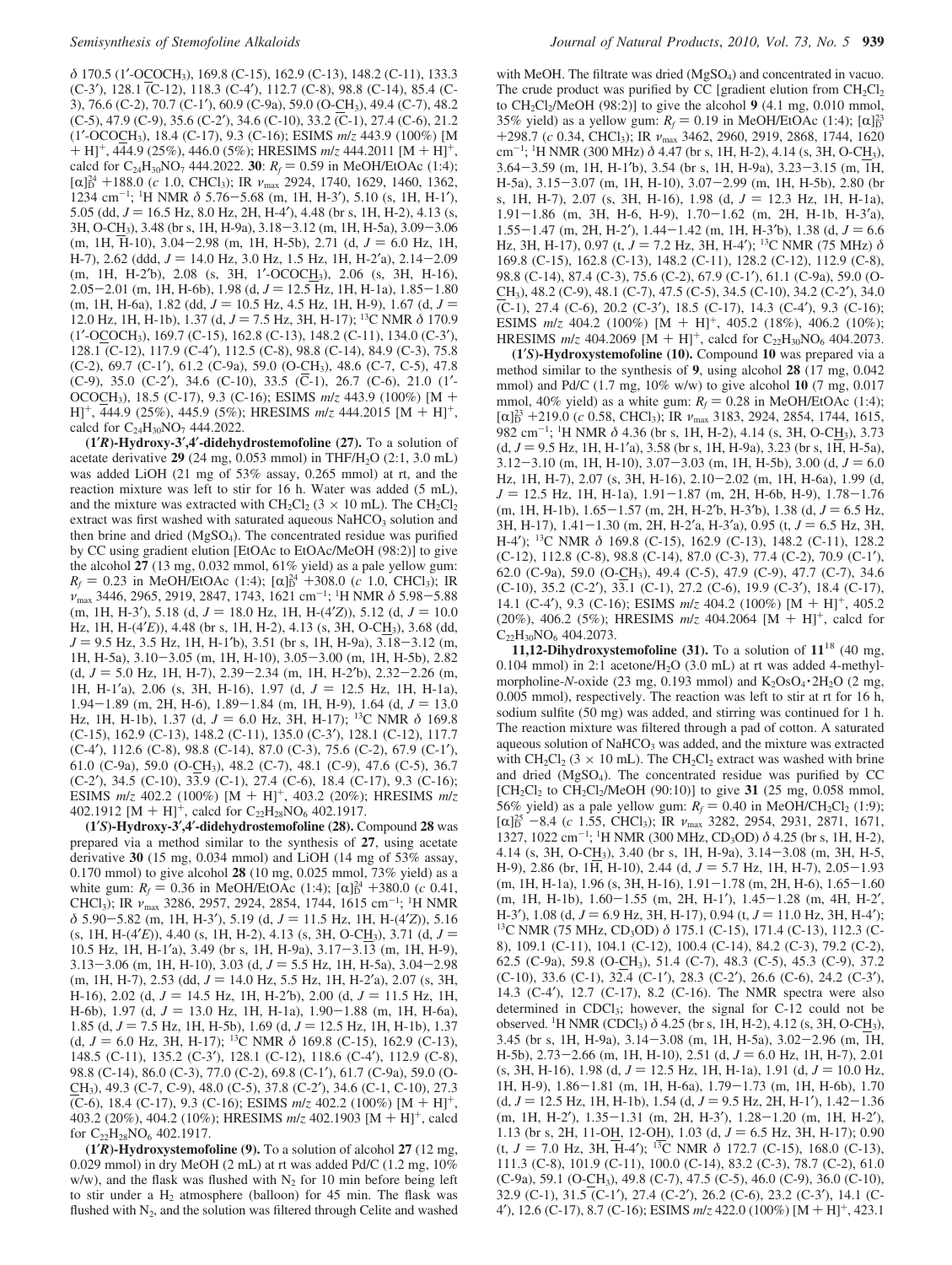(20%), 424.1 (5%); HRESIMS  $m/z$  422.2166 [M + H]<sup>+</sup>, calcd for  $C_{22}H_{32}NO_7$  422.2179.

**(2***S***,2a***R***,6***S***,7a***S***,7b***S***,8***R***,9***S***)-7b-Butylhexahydro-9-methyl-4***H***-2,2,6- (epoxy[1]propanyl[3]ylidene)furo[2,3,4-***gh***]pyrrolizin-10-one (32).** To a stirred mixture of silica gel (1.67 g) suspended in diethyl ether (1 mL) at rt was added NaIO<sub>4</sub> (16 mg, 0.076 mmol) in water (1 mL). Then a solution of  $31$  (25 mg, 0.058 mmol) in CH<sub>2</sub>Cl<sub>2</sub> (2 mL) was added, and the mixture was left to stir for 1 h at rt. The reaction mixture was filtered through a pad of cotton, and the filtrate was dried (MgSO<sub>4</sub>). The crude product was purified by CC  $[CH_2Cl_2$  to  $CH_2Cl_2/MeOH$  (95: 5)] to give **32** (10 mg, 0.035 mmol, 60% yield) as a clear yellow gum: *R<sub>f</sub>* = 0.37 in MeOH/EtOAc (1:4); [α]<sup>25</sup> +26.3 (*c* 0.21, CHCl<sub>3</sub>); IR  $\nu_{\text{max}}$  2945, 2921, 2868, 1797, 970 cm<sup>-1</sup>; <sup>1</sup>H NMR δ 4.32 (br s, 1H, H-2), 3.41 (br s, 1H, H-9a), 3.19-3.12 (m, 1H, H-5b), 3.05-2.98 (m, 1H, H-5a), 2.77 (dq,  $J = 11.5$  Hz, 7.5 Hz, 1H, H-10), 2.65 (d,  $J = 6.0$ Hz, 1H, H-7), 1.98 (d,  $J = 12.5$  Hz, 1H, H-1a), 1.96-1.92 (m, 1H, H-9), 1.92-1.88 (m, 1H, H-6a), 1.84-1.78 (m, 1H, H-6b), 1.75 (dt, *<sup>J</sup>*  $=$  12.5 Hz, 3.5 Hz, 1H, H-1b), 1.62-1.50 (m, 2H, H-1'), 1.46-1.38  $(m, 1H, H-2')$ , 1.35  $(q, J = 7.0$  Hz, 2H, H-3'), 1.26  $(d, J = 7.0$  Hz, 3H, 10-CH<sub>3</sub>), 1.28-1.20 (m, 1H, H-2'), 0.92 (t,  $J = 7.0$  Hz, 3H, H-4'); <sup>13</sup>C NMR *δ* 178.5 (C-11), 109.26 (C-8), 83.2 (C-3), 78.9 (C-2), 61.2 (C-9a), 50.2 (C-7), 47.7 (C-5), 45.7 (C-9), 35.9 (C-10), 32.9 (C-1), 31.9 (C-1'), 27.3 (C-2'), 26.6 (C-6), 23.2 (C-3'), 14.1 (C-4'), 13.4 (10-CH<sub>3</sub>);<br>ESIMS  $m/z$  278.2 (100%) [M + H]<sup>+</sup>, 279.2 (20%); 280.2 (3%); ESIMS *m/z* 278.2 (100%) [M + H]<sup>+</sup>, 279.2 (20%); 280.2 (3%); <br>HRESIMS *m/z* 278 1679 [M + H]<sup>+</sup> calcd for C<sub>12</sub>H<sub>2</sub>NO<sub>6</sub> 278 1756 HRESIMS  $m/z$  278.1679  $[M + H]^+$ , calcd for  $C_{16}H_{24}NO_6$  278.1756.<br>(2S.2aR.6S.7aS.7bS.8R.9S.10Z)-Tetrahydro-10-(3-methoxy-4-methyl-

**(2***S***,2a***R***,6***S***,7a***S***,7b***S***,8***R***,9***S***,10***Z***)-Tetrahydro-10-(3-methoxy-4-methyl-5-oxo-2(5***H***)-furanylidene)-9-methyl-4***H***-2,2,6-(epoxy[1]propanyl[3]ylidene) furo[2,3,4-gh]pyrrolizine-7b(6***H***)-(2***E***)-2-propenal (33a), (2***S***,2a***R***,6***S***,7a***S***, 7b***S***,8***R***,9***S***,10***Z***)-Tetrahydro-10-(3-methoxy-4-methyl-5-oxo-2(5***H***)-furanylidene)-9-methyl-4***H***-2,2,6-(epoxy[1]propanyl[3]ylidene)furo[2,3,4-***gh***] pyrrolizine-7b(6***H***)-(2***E***,4***E***)-2,4-pentadienal (33b), and (2***S***,2a***R***,6***S***,7a***S***, 7b***S***,8***R***,9***S***,10***Z***)-Tetrahydro-10-(3-methoxy-4-methyl-5-oxo-2(5***H***)-furanylidene)-9-methyl-4***H***-2,2,6-(epoxy[1]propanyl[3]ylidene)furo[2,3,4-***gh***] pyrrolizine-7b(6***H***)-(2***E***,4***E***,6***E***)-2,4,6-septatrienal (33c).** To a solution of  $17<sup>4</sup>$  (56 mg, 0.157 mmol) in dry toluene (3 mL) at rt under a  $N_2$ atmosphere was added (triphenylphosphoranylidene)acetaldehyde (95 mg, 0.314 mmol). Then the reaction mixture was heated to 80 °C under  $N_2$  for 2 days. The reaction was quenched with saturated aqueous NaHCO<sub>3</sub> solution and extracted with CH<sub>2</sub>Cl<sub>2</sub> (3  $\times$  10 mL). The CH<sub>2</sub>Cl<sub>2</sub> extract was washed with brine and dried over MgSO<sub>4</sub>. After evaporation the crude product mixture (114 mg) was obtained as a yellow gum. This mixture was taken through the next step without further purification.

**(5***Z***)-5-[(2***S***,2a***R***,6***S***,7a***S***,7b***S***,8***R***,9***S***)-Hexahydro-7b-[(1***E***)-3-hydroxybutenyl]-9-methyl-4***H***-2,2,6-(epoxy[1]propanyl[3]ylidene)furo[2,3,4-***gh***] pyrrolizin-10-ylidene]-4-methoxy-3-methyl-2(5***H***)-furanone (34a), (5***Z***)- 5-[(2***S***,2a***R***,6***S***,7a***S***,7b***S***,8***R***,9***S***)-Hexahydro-7b-[(1***E***,3***E***)-5-hydroxy-1,3-pentadienyl]-9-methyl-4***H***-2,2,6-(epoxy[1]propanyl[3]ylidene)furo[2,3,4** *gh***]pyrrolizin-10-ylidene]-4-methoxy-3-methyl-2(5***H***)-furanone (34b), and** (5Z)-5-[(2S,2aR,6S,7aS,7bS,8R,9S)-Hexahydro-7b-[(1E,3E,5E)-7-hydroxy-**1,3,5-septatrienyl]-9-methyl-4***H***-2,2,6-(epoxy[1]propanyl[3]ylidene)furo[2,3,4** *gh***]pyrrolizin-10-ylidene]-4-methoxy-3-methyl-2(5***H***)-furanone (34c).** To a solution of **33a**-**<sup>c</sup>** (114 mg) in dry MeOH (2 mL) was added NaBH4 (12 mg) at rt. The reaction mixture was left to stir at rt for 45 min. The MeOH was then evaporated to give a white residue. A saturated aqueous solution of NaHCO<sub>3</sub> (5. mL) was added, and the mixture was extracted with  $CH_2Cl_2$  (3  $\times$  10 mL). The CH<sub>2</sub>Cl<sub>2</sub> extract was washed with brine and dried (MgSO<sub>4</sub>). Evaporation gave the crude product as a yellow gum (112 mg). This was purified by PTLC using 10% MeOH/EtOAc to give **34a** (7.1 mg, 0.018 mmol, 12% yield over 2 steps), **34b** (17.5 mg, 0.042 mmol, 27% yield over 2 steps), and **34c** (3.3 mg, 0.008 mmol, 5% yield over 2 steps). **34a**:  $R_f$  = 0.06 in MeOH/CH<sub>2</sub>Cl<sub>2</sub> (1:9); [α]<sub>D</sub><sup>25</sup> +280.1 (*c* 1.14, CHCl<sub>3</sub>); IR *ν*<sub>max</sub> 3329 2933 2921 2864 1752 1621 1003 cm<sup>-1, 1</sup>H NMR δ 5.94 3329, 2933, 2921, 2864, 1752, 1621, 1003 cm-<sup>1</sup> ; 1 H NMR *δ* 5.94 (dt,  $J = 15.0$  Hz, 5.0 Hz, 1H, H-2'), 5.81 (d,  $J = 15.5$  Hz, 1H, H-1'), 4.24 (s, 1H, H-2), 4.19 (br s, 2H, H-3'), 4.14 (s, 3H, O-CH<sub>3</sub>), 3.51 (br s, 1H, H-9a), 3.13-3.07 (m, 2H, H-5a, H-10), 3.02-2.97  $(m, 1H, H-5b)$ , 2.88  $(d, J = 5.5 Hz, 1H, H-7)$ , 2.07  $(s, 3H, H-16)$ , 1.96 (d,  $J = 12.0$  Hz, 1H, H-1a), 1.92-1.86 (m, 2H, H-6), 1.86-1.82  $(m, 1H, H-9), 1.78$  (d,  $J = 12.0$  Hz, 1H, H-1b), 1.70 (br s, 1H, <sup>3</sup>′-OH), 1.38 (d, *<sup>J</sup>* ) 6.5 Hz, 3H, H-17); 13C NMR *<sup>δ</sup>* 169.8 (C-15), 162.9 (C-13), 148.4 (C-11), 130.5 (C-2′), 129.1 (C-1′), 128.1 (C-12), 112.9 (C-8), 98.8 (C-14), 83.1 (C-3), 80.6 (C-2), 63.0 (C-3′), 61.1 (C-9a), 59.0 (O-CH3), 51.6 (C-7), 48.3 (C-5), 47.8 (C-9), 34.7 (C-10), 32.9 (C-1), 27.0 (C-6), 18.4 (C-17), 9.3 (C-16); ESIMS *m*/*z*

388.0 (100%) [M + H]<sup>+</sup>, 389.1 (20%); HRESIMS  $m/z$  388.1762<br>[M + H]<sup>+</sup> calcd for C<sub>2</sub>.H<sub>2</sub>NO<sub>c</sub> 388.1760 **34b**;  $R_z = 0.13$  in MeOH  $[M + H]^{+}$ , calcd for C<sub>21</sub>H<sub>25</sub>NO<sub>6</sub> 388.1760. **34b**:  $R_f = 0.13$  in MeOH/<br>CH<sub>2</sub>C<sub>12</sub> (1:9):  $[\alpha]_{5}^{25}$  +229.9 (c, 0.77, CHCl<sub>2</sub>): IR  $\nu_{\text{max}}$  3288, 3007 CH<sub>2</sub>Cl<sub>2</sub> (1:9); [α]<sup>25</sup> +229.9 (*c* 0.77, CHCl<sub>3</sub>); IR  $\nu_{\text{max}}$  3288, 3007, 2937 2872 1726 1613 1005 cm<sup>-1, 1</sup>H NMR  $\delta$  6.34 (dd  $I = 14.5$ ) 2937, 2872, 1726, 1613, 1005 cm<sup>-1</sup>; <sup>1</sup>H NMR δ 6.34 (dd, *J* = 14.5<br>Hz 10.5 Hz 1H H-3<sup>2</sup>) 6.30 (dd *I* = 15.5 Hz 10.5 Hz 1H H-2<sup>2</sup>) Hz, 10.5 Hz, 1H, H-3'), 6.30 (dd,  $J = 15.5$  Hz, 10.5 Hz, 1H, H-2'), 5.87 (dt,  $J = 14.5$  Hz, 5.5 Hz, 1H, H-4'), 5.76 (d,  $J = 14.5$  Hz, 1H, H-1'), 4.23 (s, 1H, H-2), 4.20 (d,  $J = 6.0$  Hz, 2H, H-5'), 4.14 (s, 3H, O-CH3), 3.52 (br s, 1H, H-9a), 3.14-3.06 (m, 2H, H-5a, H-10),  $3.03 - 2.97$  (m, 1H, H-5b), 2.88 (d,  $J = 5.5$  Hz, 1H, H-7), 2.08 (s, 3H, H-16), 1.96 (d, *J* = 12.5 Hz, 1H, H-1a), 1.90–1.82 (m, 3H, H-6, H-9), 1.78 (d, *J* = 12.5 Hz, 1H, H-1b), 1.59 (br s, 1H, 5'-OH), H-6, H-9), 1.78 (d, *J* = 12.5 Hz, 1H, H-1b), 1.59 (br s, 1H, 5'-O<u>H</u>), 1.38 (d, *J* 6.5 Hz, 3H, H-17); <sup>13</sup>C NMR δ 169.8 (C-15), 162.9 (C-13), 148.4 (C-11), 132.8 (C-4′), 131.7 (C-1′), 130.6 (C-2′), 130.0 (C-3′), 128.1 (C-12), 112.9 (C-8), 98.8 (C-14), 83.5 (C-3), 80.8 (C-2), 63.4 (C-5′), 61.1 (C-9a), 59.0 (O-CH3), 52.1 (C-7), 48.4 (C-5), 47.8 (C-9), 34.7 (C-10), 33.0 (C-1), 27.0 (C-6), 18.5 (C-17), 9.3 (C-16); ESIMS *<sup>m</sup>*/*<sup>z</sup>* 414.0 (100%) [M <sup>+</sup> H]+, 415.0 (20%); HRESIMS  $m/z$  414.1902 [M + H]<sup>+</sup>, calcd for  $C_{23}H_{27}NO_6$  414.1917. **34c**:  $R_f = 0.27$  in MeOH/CH<sub>2</sub>Cl<sub>2</sub> (1:9); [ $\alpha$ ] $_{10}^{25}$  +174.2 (*c* 0.15, CHCl<sub>3</sub>); <br>
IR v 3378 2962 2921 2851 1742 1618 cm<sup>-1, 1</sup>H NMR  $\delta$ IR ν<sub>max</sub> 3378, 2962, 2921, 2851, 1742, 1618 cm<sup>-1</sup>; <sup>1</sup>H NMR δ 6.38-6.33 (m, 1H, H-2′), 6.31-6.26 (m, 1H, H-5′), 6.26-6.23 (m, 2H, H-3', H-4'), 5.87 (dt,  $J = 14.5$  Hz, 5.5 Hz, 1H, H-6'), 5.77 (d,  $J = 15.0$  Hz, 1H, H-1'), 4.24 (br s, 1H, H-2), 4.21 (d,  $J = 5.5$  Hz, 2H, H-7′), 4.14 (s, 3H, O-CH3), 3.52 (br s, 1H, H-9a), 3.14-3.06  $(m, 2H, H-5b, H-10), 3.04-2.88$   $(m, 1H, H-5a), 2.88$   $(d, J = 5.5)$ Hz, 1H, H-7), 2.07 (s, 3H, H-16), 1.96 (d,  $J = 12.0$  Hz, 1H, H-1a), 1.91-1.86 (m, 1H, H-9),  $1.86-1.77$  (m, 2H, H-6), 1.78 (d,  $J =$ 12.5 Hz, 1H, H-1b), 1.75 (br s, 1H, 7′-OH), 1.38 (d, *J* 6.5 Hz, 3H, H-17); 13C NMR *δ* 169.8 (C-15), 162.9 (C-13), 148.4 (C-11), 132.9 (C-6′), 132.5 (C-4′), 132.2 (C-3′), 131.8 (C-1′), 131.2 (C-5′), 130.7 (C-2′), 128.1 (C-12), 112.9 (C-8), 98.8 (C-14), 85.6 (C-3), 80.8 (C-2), 63.5 (C-7′), 61.1 (C-9a), 59.0 (O-CH3), 52.1 (C-7), 48.4 (C-5), 47.8 (C-9), 34.7 (C-10), 33.0 (C-1), 27.0 (C-6), 18.5 (C-17), 9.3 (C-16); ESIMS *<sup>m</sup>*/*<sup>z</sup>* 440.1 (100%) [M <sup>+</sup> H]+, 441.2 (5%); HRESIMS  $m/z$  440.2049 [M + H]<sup>+</sup>, calcd for C<sub>25</sub>H<sub>29</sub>NO<sub>6</sub> 440.2073.

**Bioautography Procedure.** TLC bioautography was performed using the method described by Hostettmann et al.<sup>15</sup> TLC plates were prepared for bioautography by washing with acetone and then thoroughly dried. Samples were applied to the plates in varying quantities and sprayed with AChE enzyme stock solution (prepared from acetylcholinesterase (EC 3.1.1.7, 906 U/mg) as described in the literature<sup>15</sup>). The plates were incubated at 37  $\degree$ C for 20 min and then sprayed with freshly prepared indicator solution (from 1-naphthyl acetate and Fast Blue B salt prepared according to the literature<sup>15</sup>) to give the plate a purple coloration after  $1-2$  min. A white spot indicated inhibition of AChE by the sample.

**Acknowledgment.** We thank the Australian Research Council and the University of Wollongong for financial support.

Supporting Information Available: Copies of the <sup>1</sup>H NMR and 13C NMR spectra of all compounds and full experimental procedures for Scheme 2. This material is available free of charge via the Internet at http://pubs.acs.org.

#### **References and Notes**

- (1) Pilli, R. A.; Rosso, G. B.; de Oliveira, M. C. F. *The Alkaloids*; Cordell, G. A., Ed.; Elsevier: San Diego, 2005; Vol. 62, Chapter 2, pp 77- 173.
- (2) (a) Mungkornasawakul, P.; Pyne, S. G.; Jatisatienr, A.; Supyen, D.; Lie, W.; Ung, A. T.; Skelton, B. W.; White, A. H. *J. Nat. Prod.* **2003**, *66*, 980–982. (b) Kaltenegger, E.; Brem, B.; Mereiter, K.; Kalchhauser, H.; Kahlig, H.; Hofer, O.; Vajrodaya, S.; Greger, H. *Phytochemistry* **2003**, *63*, 803–816. (c) Mungkornasawakul, P.; Pyne, S. G.; Jatisatienr, A.; Supyen, D.; Jatisatienr, C.; Lie, W.; Ung, A. T.; Skelton, B. W.; White, A. H. *J. Nat. Prod.* **2004**, *67*, 675–677. (d) Mungkornasawakul, P.; Matthews, H.; Ung, A. T.; Pyne, S. G.; Jatisatienr, A.; Lie, W.; Skelton, B. W.; White, A. H. *ACGC Chem. Res. Commun.* **2005**, *19*, 30–33. (e) Lin, L.-G.; Tang, C.-P.; Dien, P.-H.; Xu, R.-S.; Ye, Y. *Tetrahedron Lett.* **2007**, *48*, 1559–1561. (f) Wang, Y.-Z.; Tang, C.- P.; Dien, P.-H.; Ye, Y. *J. Nat. Prod.* **2007**, *70*, 1356–1359.
- (3) Greger, H. *Planta Med.* **2006**, *72*, 99–113.
- (4) Baird, M. C.; Pyne, S. G.; Ung, A. T.; Lie, W.; Sastraruji, T.; Jatisatienr, A.; Jatisatienr, C.; Dheeranupattana, S.; Lowlam, J.; Boonchalermkit, S. *J. Nat. Prod.* **2009**, *72*, 679–684.
- (5) Lin, W.-H.; Xu, R.-S.; Zhong, Q.-X. *Acta Chim. Sin.* **1991**, *49*, 1034– 1037.